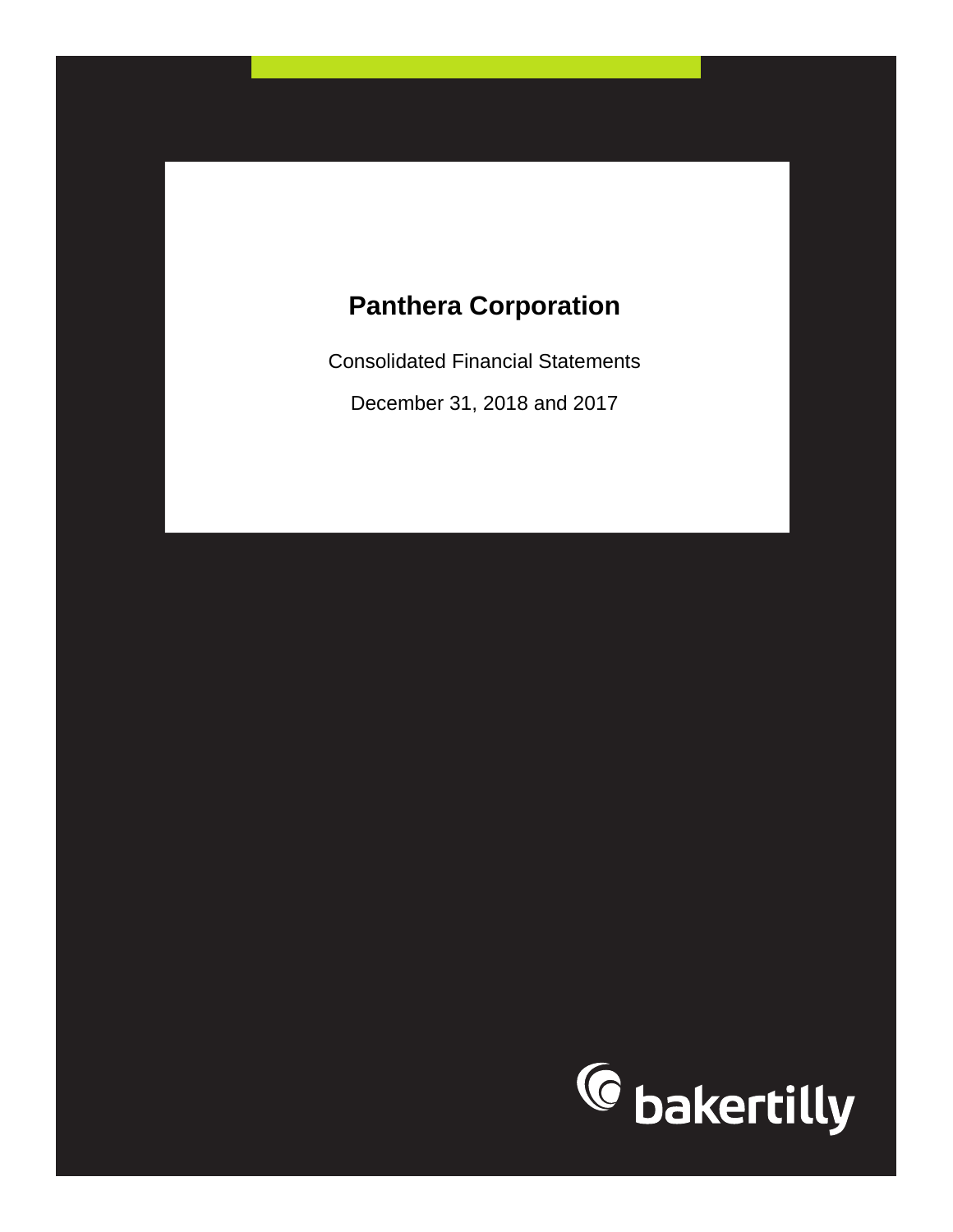Table of Contents December 31, 2018 and 2017

|                                                                 | Page |
|-----------------------------------------------------------------|------|
| <b>Independent Auditors' Report</b>                             |      |
| <b>Consolidated Financial Statements</b>                        |      |
| <b>Consolidated Statements of Financial Position</b>            | 3    |
| Consolidated Statements of Activities and Changes in Net Assets | 4    |
| <b>Consolidated Statements of Functional Expenses</b>           | 5    |
| <b>Consolidated Statements of Cash Flows</b>                    | 7    |
| Notes to Consolidated Financial Statements                      | 8    |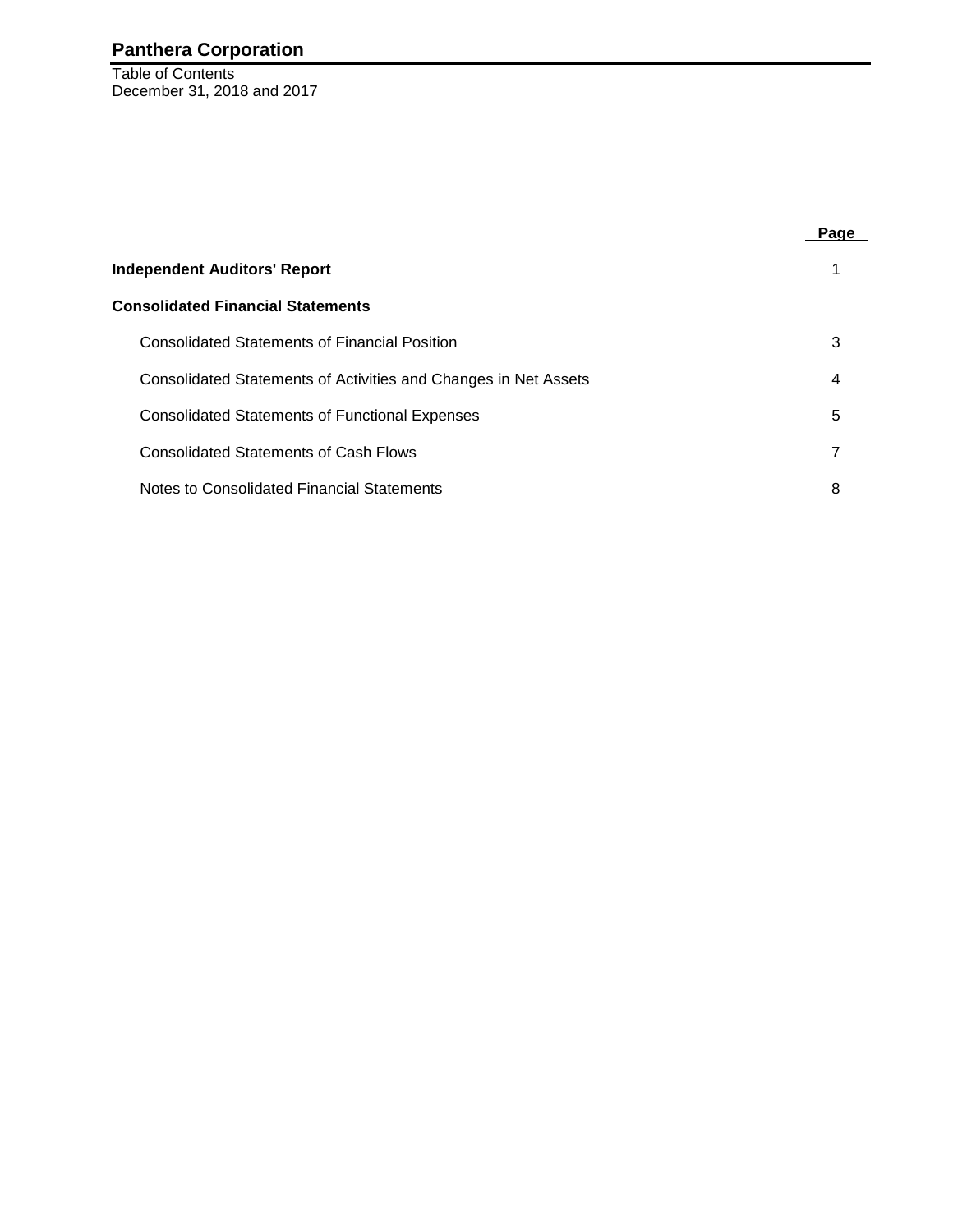

## **Independent Auditors' Report**

To the Board of Directors of Panthera Corporation

#### **Report on the Consolidated Financial Statements**

We have audited the accompanying consolidated financial statements of Panthera Corporation which comprise the consolidated statements of financial position as of December 31, 2018 and 2017, and the related consolidated statements of activities and changes in net assets, functional expenses, and cash flows for the years then ended, and the related notes to the consolidated financial statements.

#### **Management's Responsibility for the Consolidated Financial Statements**

Management is responsible for the preparation and fair presentation of these consolidated financial statements in accordance with accounting principles generally accepted in the United States of America; this includes the design, implementation, and maintenance of internal control relevant to the preparation and fair presentation of consolidated financial statements that are free from material misstatement, whether due to fraud or error.

#### **Auditors' Responsibility**

Our responsibility is to express an opinion on these consolidated financial statements based on our audits. We conducted our audits in accordance with auditing standards generally accepted in the United States of America. Those standards require that we plan and perform the audits to obtain reasonable assurance about whether the consolidated financial statements are free from material misstatement.

An audit involves performing procedures to obtain audit evidence about the amounts and disclosures in the consolidated financial statements. The procedures selected depend on the auditors' judgment, including the assessment of the risks of material misstatement of the consolidated financial statements, whether due to fraud or error. In making those risk assessments, the auditor considers internal control relevant to the entity's preparation and fair presentation of the consolidated financial statements in order to design audit procedures that are appropriate in the circumstances, but not for the purpose of expressing an opinion on the effectiveness of the entity's internal control. Accordingly, we express no such opinion. An audit also includes evaluating the appropriateness of accounting policies used and the reasonableness of significant accounting estimates made by management, as well as evaluating the overall presentation of the consolidated financial statements.

We believe that the audit evidence we have obtained is sufficient and appropriate to provide a basis for our audit opinion.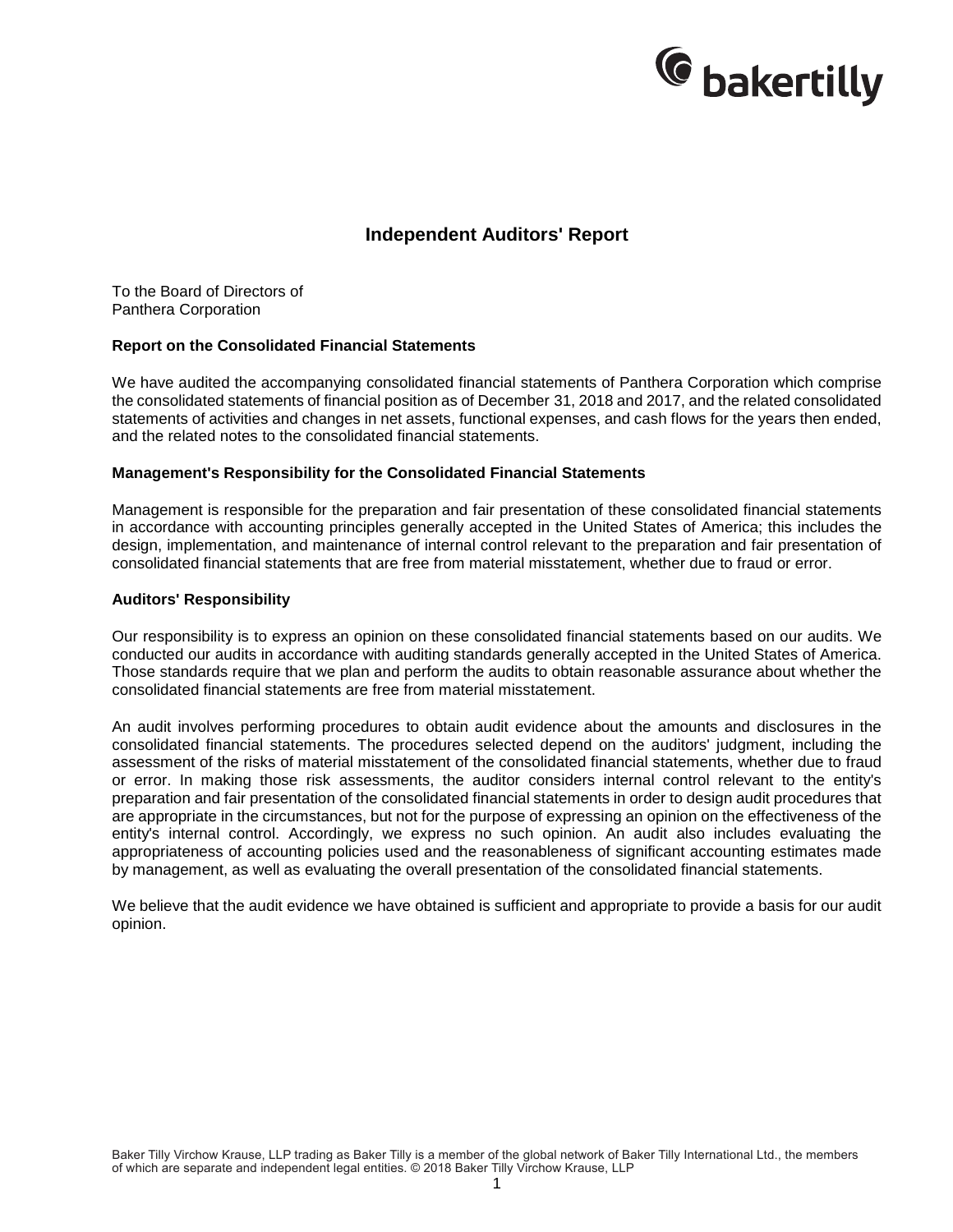**Opinion**

In our opinion, the consolidated financial statements referred to above present fairly, in all material respects, the consolidated financial position of Panthera Corporation as of December 31, 2018 and 2017, and the changes in its net assets and its cash flows for the years then ended in accordance with accounting principles generally accepted in the United States of America.

Baker Tilly Virchaw Krause, LLP

New York, New York May 17, 2019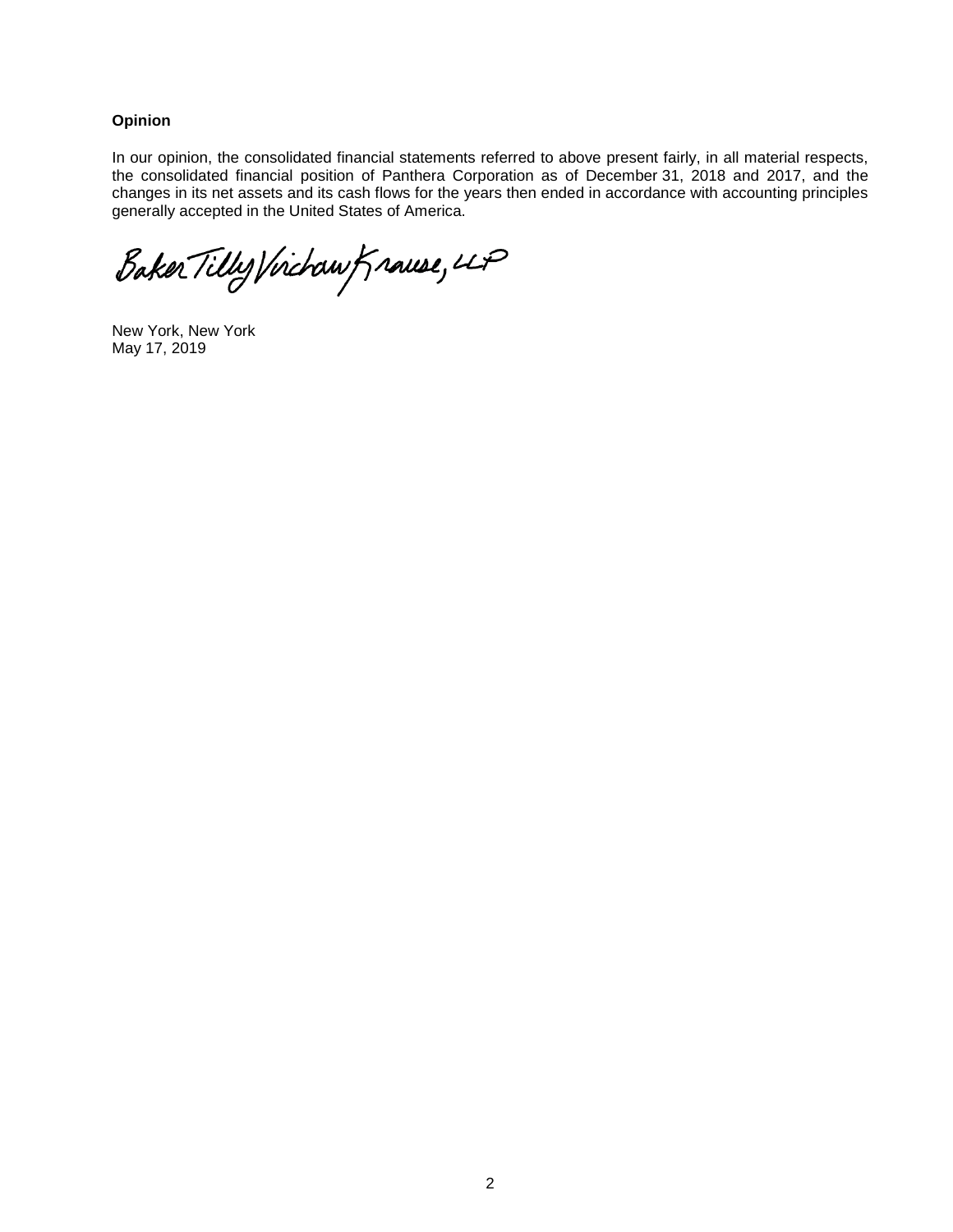Consolidated Statements of Financial Position December 31, 2018 and 2017

|                                       | 2018             | 2017             |
|---------------------------------------|------------------|------------------|
| <b>Assets</b>                         |                  |                  |
| <b>Current Assets</b>                 |                  |                  |
| Cash and cash equivalents             | \$<br>2,626,709  | \$<br>7,054,250  |
| Accounts receivable                   | 150,039          | 133,014          |
| Donations and pledges receivable      | 4,300,702        | 2,865,658        |
| Marketable securities                 | 1,502            |                  |
| Other current assets                  | 461,536          | 566,241          |
| Total current assets                  | 7,540,488        | 10,619,163       |
| <b>Long-Term Assets</b>               |                  |                  |
| Long-term pledges receivable, net     | 11,397,972       | 14,664,578       |
| Fixed assets, net                     | 1,869,715        | 1,809,176        |
|                                       |                  |                  |
| Total long-term assets                | 13,267,687       | 16,473,754       |
| <b>Total assets</b>                   | 20,808,175<br>\$ | 27,092,917<br>\$ |
| <b>Liabilities and Net Assets</b>     |                  |                  |
| <b>Current Liabilities</b>            |                  |                  |
| Accounts payable and accrued expenses | \$<br>351,354    | \$<br>416,764    |
| Deferred rent liability               | 16,668           | 16,668           |
| Deferred revenue                      | 1,023,356        | 937,653          |
| <b>Total current liabilities</b>      | 1,391,378        | 1,371,085        |
| <b>Long-Term Liabilities</b>          |                  |                  |
| Deferred rent liability               | 48,615           | 33,335           |
|                                       |                  |                  |
| Total long-term liabilities           | 48,615           | 33,335           |
| <b>Total liabilities</b>              | 1,439,993        | 1,404,420        |
| <b>Net Assets</b>                     |                  |                  |
| Net assets without donor restrictions | 1,205,800        | 2,149,297        |
| Net assets with donor restrictions    | 18,162,382       | 23,539,200       |
| Total net assets                      | 19,368,182       | 25,688,497       |
| Total liabilities and net assets      | 20,808,175       | 27,092,917       |
|                                       |                  |                  |

*See notes to consolidated financial statements*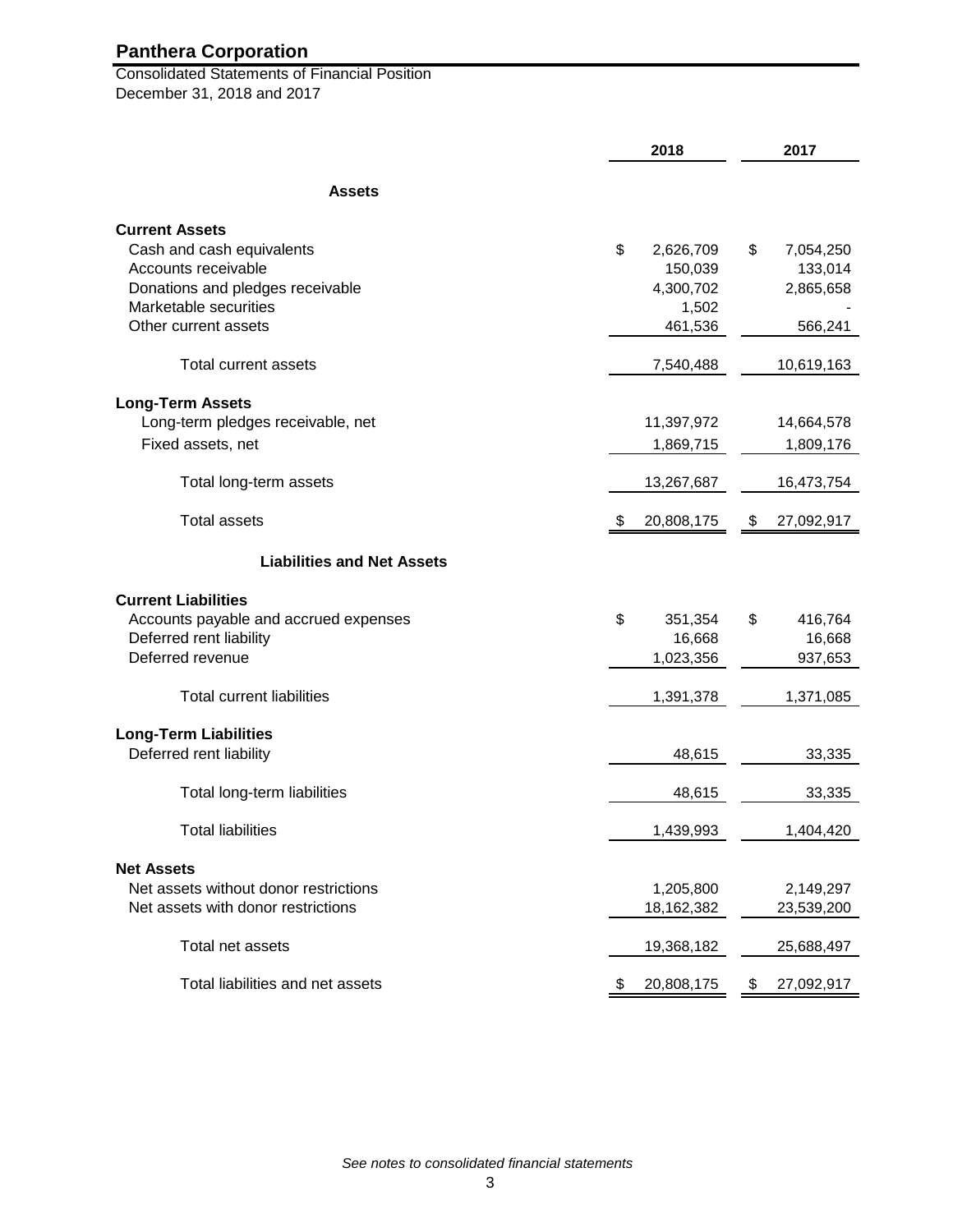Consolidated Statements of Activities and Changes in Net Assets Years Ended December 31, 2018 and 2017

|                                                         | 2018             | 2017             |
|---------------------------------------------------------|------------------|------------------|
| <b>Changes in Net Assets Without Donor Restrictions</b> |                  |                  |
| <b>Operating Revenue</b>                                |                  |                  |
| Contributions                                           | \$<br>1,179,462  | \$<br>1,360,430  |
| In-kind contributions                                   | 80,224           | 328,227          |
| Grant income                                            | 783,317          | 512,056          |
| Other                                                   | 187,046          | 253,769          |
| Net realized gain on marketable securities              | 200              | 1,041            |
| Net assets released from donor restrictions             | 10,854,396       | 11,255,813       |
| Total operating revenue                                 | 13,084,645       | 13,711,336       |
| <b>Expenses</b>                                         |                  |                  |
| Program services                                        | 10,393,491       | 10,393,455       |
| Management and general                                  | 2,208,023        | 1,351,191        |
| Fundraising                                             | 1,401,115        | 1,658,942        |
| Total expenses                                          | 14,002,629       | 13,403,588       |
| Net operating (loss) income                             | (917, 984)       | 307,748          |
| <b>Non-Operating (loss) income</b>                      |                  |                  |
| Foreign currency translation adjustments                | (25, 513)        | 3,701            |
| Non-operating (decrease) increase                       | (25, 513)        | 3,701            |
| Changes in net assets without donor restrictions        | (943, 497)       | 311,449          |
| <b>Changes in Net Assets With Donor Restrictions</b>    |                  |                  |
| Contributions                                           | 5,477,578        | 6,163,448        |
| Net assets released from donor restrictions             | (10, 854, 396)   | (11, 255, 813)   |
| Changes in net assets with donor restrictions           | (5,376,818)      | (5,092,365)      |
| Changes in net assets                                   | (6,320,315)      | (4,780,916)      |
| Net Assets, Beginning of Year                           | 25,688,497       | 30,469,413       |
| Net Assets, End of Year                                 | 19,368,182<br>\$ | 25,688,497<br>\$ |

*See notes to consolidated financial statements*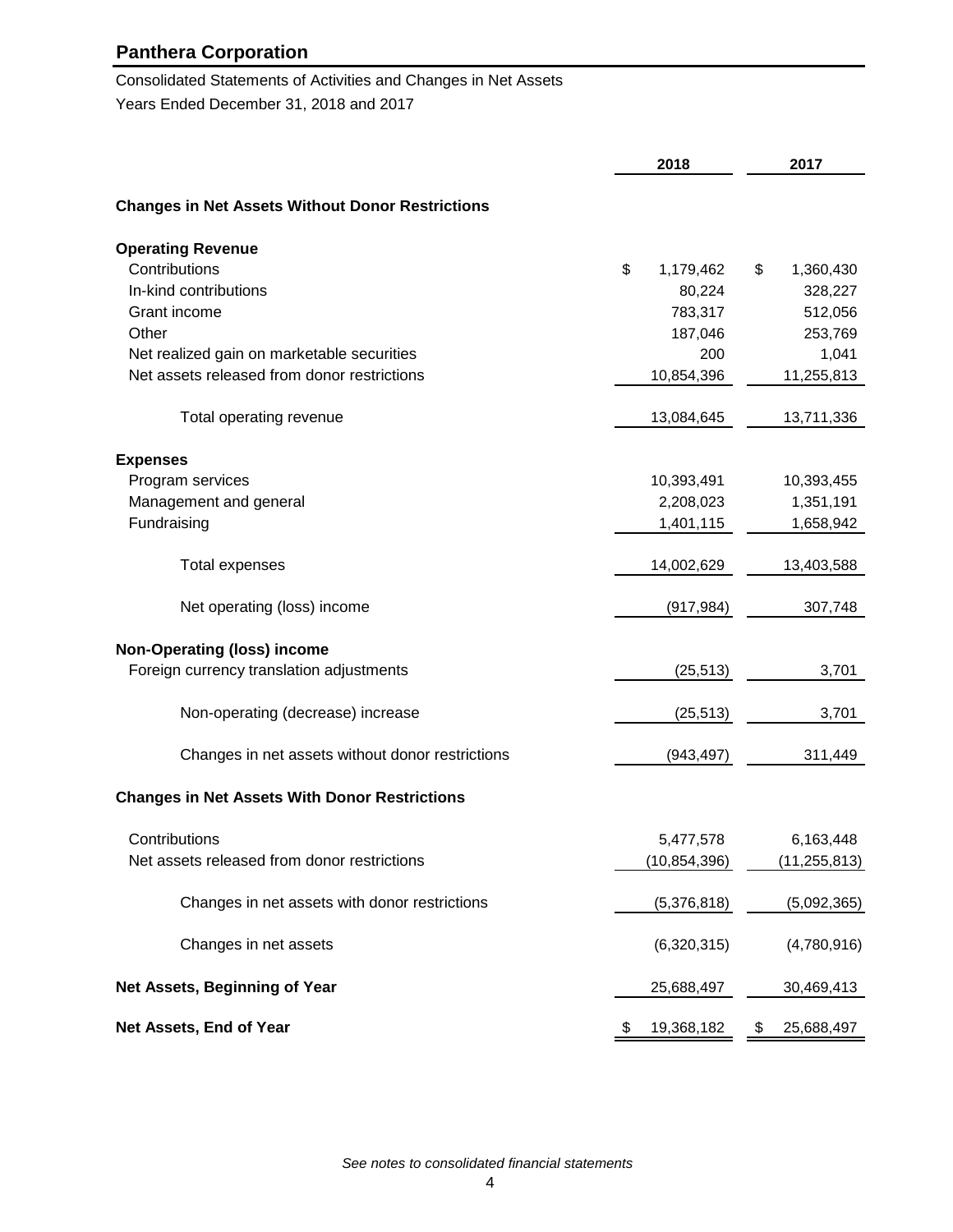**Panthera Corporation** Consolidated Statement of Functional Expenses

Year Ended December 31, 2018

|                                              | <b>Program services</b> |             |           |             |           | <b>Support Services</b>  |                          |                          |              |                 |            |                    |                 |                  |
|----------------------------------------------|-------------------------|-------------|-----------|-------------|-----------|--------------------------|--------------------------|--------------------------|--------------|-----------------|------------|--------------------|-----------------|------------------|
|                                              |                         |             |           |             |           |                          |                          | <b>Special Projects/</b> | Integrated   | Total           | Management |                    | Total           |                  |
|                                              |                         |             | Snow      |             |           |                          |                          | Scholarships             | Conservation | Program         | and        |                    | Support         | Total            |
|                                              | Tiger                   | Lion        | Leopard   | Jaguar      | Puma      | Leopard                  | Cheetah                  | and Awards               | Program      | <b>Services</b> | General    | <b>Fundraising</b> | <b>Services</b> | <b>Expenses</b>  |
| Salaries and contracted staff                | 692,431                 | 578.019     | 405,860   | \$1,100,651 | \$133,613 | \$347,340                | 190,062                  | 19,453                   | 552,328      | 4,019,757       | 1,100,683  | 707,885            | \$1,808,568     | 5,828,325        |
| <b>Benefits</b>                              | 136,798                 | 50,434      | 78,789    | 295,502     | 31,408    | 32,769                   | 18,807                   | 6.442                    | 96,687       | 747,636         | 254,530    | 179,571            | 434,101         | 1,181,737        |
| Contracted services                          | 774,447                 | 234,217     | 149,500   | 36,095      | 9,500     |                          | . .                      |                          | 30,000       | ,233,759        | $\sim$     | 27,278             | 27,278          | 1,261,037        |
| Awards                                       |                         | <b>.</b>    |           | 804         |           | $\overline{\phantom{a}}$ | 5,688                    | 752,555                  |              | 759,047         | $\sim$     | $\sim$             |                 | 759,047          |
| Donated website advertising & legal services | ٠.                      |             |           |             |           |                          |                          |                          |              |                 | 29,643     | 50,581             | 80,224          | 80,224           |
| Field supplies and equipment                 | 50,473                  | 347,258     | 49,466    | 114,579     | 28,926    | 188,736                  | 227,949                  | 18,809                   | 57,832       | 1,084,028       | 79,936     | 7.485              | 87,421          | 1,171,449        |
| Travel/lodging/meals                         | 192,557                 | 176,599     | 110,087   | 198,356     | 45,884    | 73,258                   | 89,428                   | 5,035                    | 87,844       | 979,048         | 255,801    | 150,385            | 406,186         | 1,385,234        |
| Occupancy                                    | 40,813                  | 21,439      | 40,305    | 72,458      | 11,492    | 14,562                   | 8,215                    | 4.277                    | 6,525        | 220,086         | 117,331    | 113,194            | 230,525         | 450,611          |
| Technology/telephone                         | 35,935                  | 29,741      | 31,222    | 64,735      | 10,275    | 17,089                   | 10,783                   | 799                      | 20,988       | 221,567         | 19,470     | 11,219             | 30,689          | 252,256          |
| Office supplies                              | 2.187                   | 8.162       | 2,269     | 8,597       |           | 782                      | 2.791                    | 309                      | 1.277        | 26,381          | 12,238     | 2.799              | 15,037          | 41,418           |
| Professional services                        | 158,811                 | 82,739      | 74,581    | 129,267     | 57,400    | 73,711                   | 99,073                   | $\overline{\phantom{a}}$ | 35,491       | 711,073         | 164,450    | 26,330             | 190,780         | 901,853          |
| Depreciation/amortization                    | 5,676                   | 2,399       | 11,645    | 61,970      | 1,651     | 2,023                    | 1,769                    | 291                      |              | 87.424          | 13,259     | 7.841              | 21,100          | 108,524          |
| Conference/meetings                          | 5,519                   | 100         | 6,407     | 526         | 400       | 335                      | $\overline{\phantom{a}}$ |                          |              | 13,287          | 3,361      | 2.490              | 5,851           | 19,138           |
| Other                                        | 38,815                  | 43,349      | 26,126    | 94,660      | 6,823     | 29,163                   | 29,197                   | 9,162                    | 13,103       | 290,398         | 157,321    | 114,057            | 271,378         | 561,776          |
| Total                                        | \$2,134,462             | \$1,574,456 | \$986,257 | \$2,178,200 | \$337,379 | \$779,768                | \$683,762                | 817,132                  | 902,075      | \$10,393,491    | 2,208,023  | \$1,401,115        | \$3,609,138     | 14,002,629<br>-S |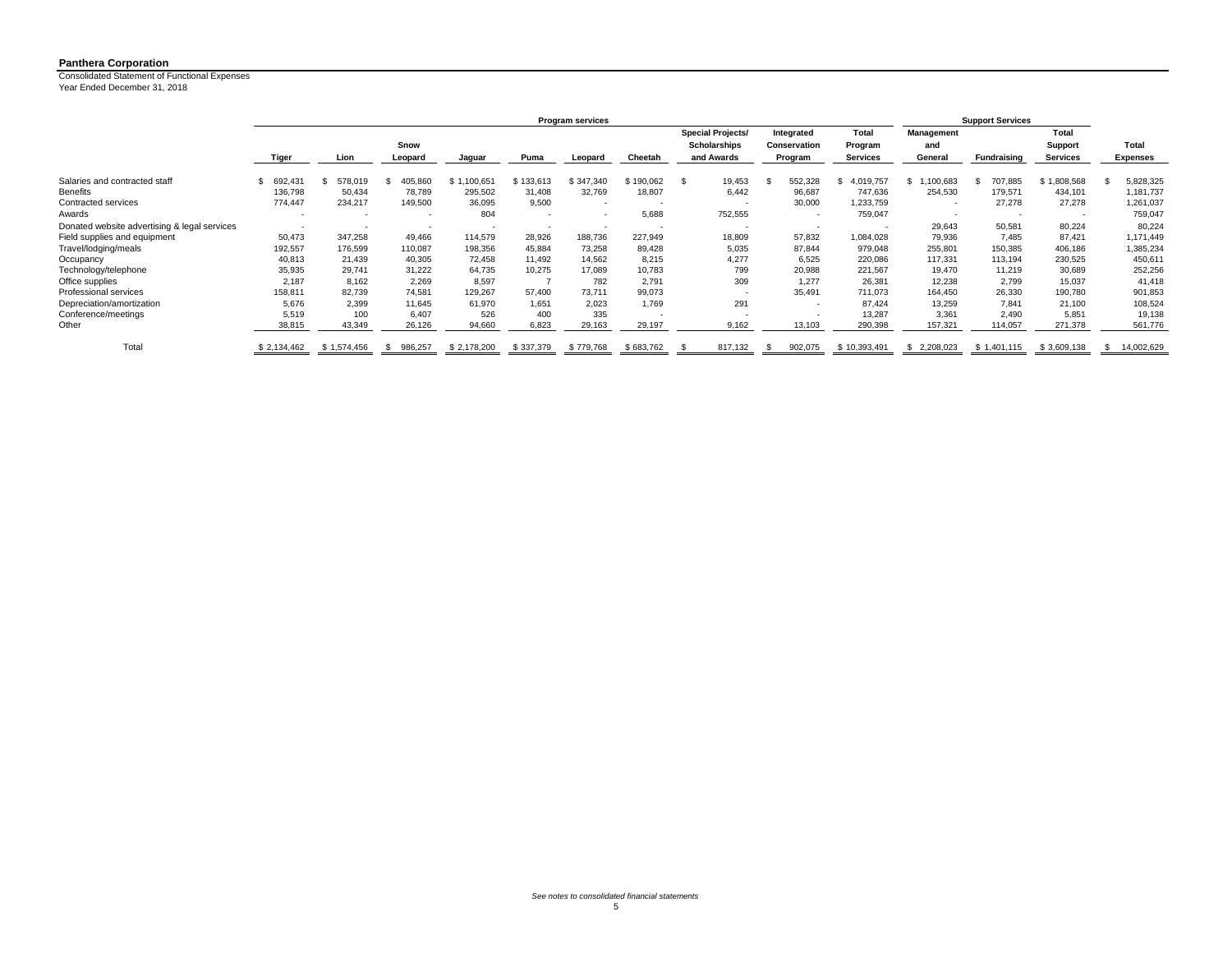**Panthera Corporation** Consolidated Statement of Functional Expenses

Year Ended December 31, 2017

|                               | <b>Program services</b> |             |             |             |                          |           |           | <b>Support Services</b> |                          |              |                 |                 |                    |                 |                 |
|-------------------------------|-------------------------|-------------|-------------|-------------|--------------------------|-----------|-----------|-------------------------|--------------------------|--------------|-----------------|-----------------|--------------------|-----------------|-----------------|
|                               |                         |             |             |             |                          |           |           |                         | <b>Special Projects/</b> | Integrated   | Total           | Management      |                    | Total           |                 |
|                               |                         |             | Snow        |             |                          |           |           |                         | Scholarships             | Conservation | Program         | and             |                    | Support         | Total           |
|                               | Tiger                   | Lion        | Leopard     | Jaguar      | Puma                     | Leopard   | Cheetah   | Tech                    | and Awards               | Program      | <b>Services</b> | General         | <b>Fundraising</b> | <b>Services</b> | <b>Expenses</b> |
| Salaries and contracted staff | 894,550                 | 340,701     | 424,318     | \$1,361,534 | \$119,871                | \$332,896 | \$213,951 | \$112,022               | 33,703                   | 45,694       | 3,879,240       | 715,803         | 717,251            | \$1,433,054     | 5,312,294       |
| <b>Benefits</b>               | 178,253                 | 28,301      | 73,021      | 434,471     | 24,827                   | 113,600   | 21,135    | 19,286                  | 6.440                    | 7,698        | 907,032         | 160,992         | 158,809            | 319,801         | 1,226,833       |
| Contracted services           | 756,019                 | 284,363     | 191,814     | 21,248      | $\overline{\phantom{a}}$ | 46,373    | 7,204     |                         |                          |              | ,307,021        |                 |                    |                 | 1,307,021       |
| Awards                        |                         |             |             |             |                          |           |           |                         | 752,049                  |              | 752,049         |                 | 1.747              | 1.747           | 753,796         |
| Donated website advertising   |                         |             |             |             |                          |           |           |                         |                          | <b>.</b>     |                 |                 | 328,227            | 328,227         | 328,227         |
| Field supplies and equipment  | 188,051                 | 220,817     | 78,522      | 140,227     | 5.149                    | 135,128   | 65,877    | 22,751                  | 4,322                    | 4,889        | 865,733         | 3,261           | 8,599              | 11,860          | 877,593         |
| Travel/lodging/meals          | 158,270                 | 96,218      | 195,904     | 296,595     | 18,765                   | 59,586    | 26,394    | 1,959                   | 4,269                    | 13,602       | 871,562         | 53,088          | 182,226            | 235,314         | 1,106,876       |
| Occupancy                     | 48,540                  | 22,108      | 43,608      | 90,493      | 21.229                   | 13,165    | 9,386     |                         | 8,086                    |              | 256,615         | 116,599         | 114,495            | 231,094         | 487,709         |
| Technology/telephone          | 58,933                  | 28,980      | 40,635      | 98,239      | 13,655                   | 21,905    | 11,153    | 1,273                   | 1,266                    | 576          | 276,615         | 21,436          | 27,773             | 49.209          | 325,824         |
| Office supplies               | 2,309                   | 2.173       | 2,269       | 8.059       | 175                      | 5.448     | 10,273    | 327                     | 17                       | 21           | 31,071          | 15,402          | 2,367              | 17.769          | 48,840          |
| Professional services         | 282,051                 | 51,765      | 201,027     | 269,560     | 47,185                   | 28,194    | 26,913    |                         |                          | 163          | 906,858         | 149,385         | 37,301             | 186,686         | 1,093,544       |
| Depreciation/amortization     | 5,796                   | 2,138       | 11,755      | 93,639      | 6,006                    | 1,701     | 984       |                         | 523                      | . н.         | 122,542         | 10,477          | 7,318              | 17,795          | 140,337         |
| Conference/meetings           |                         | 560         | 13,509      | 348         |                          |           |           |                         | <b>.</b>                 | <b>.</b>     | 14,417          |                 | 2,840              | 2,840           | 17,257          |
| Other                         | 56,559                  | 18,647      | 15,520      | 63,003      | 6,596                    | 31,319    | 5,996     | 532                     | 4,237                    | 291          | 202,700         | 104,748         | 69,989             | 174,737         | 377,437         |
| Total                         | \$2,629,331             | \$1,096,771 | \$1,291,902 | \$2,877,416 | \$263,458                | \$789,315 | \$399,266 | \$158,150               | 814,912                  | 72,934       | \$10,393,455    | 1,351,191<br>-S | \$1,658,942        | \$3,010,133     | \$13,403,588    |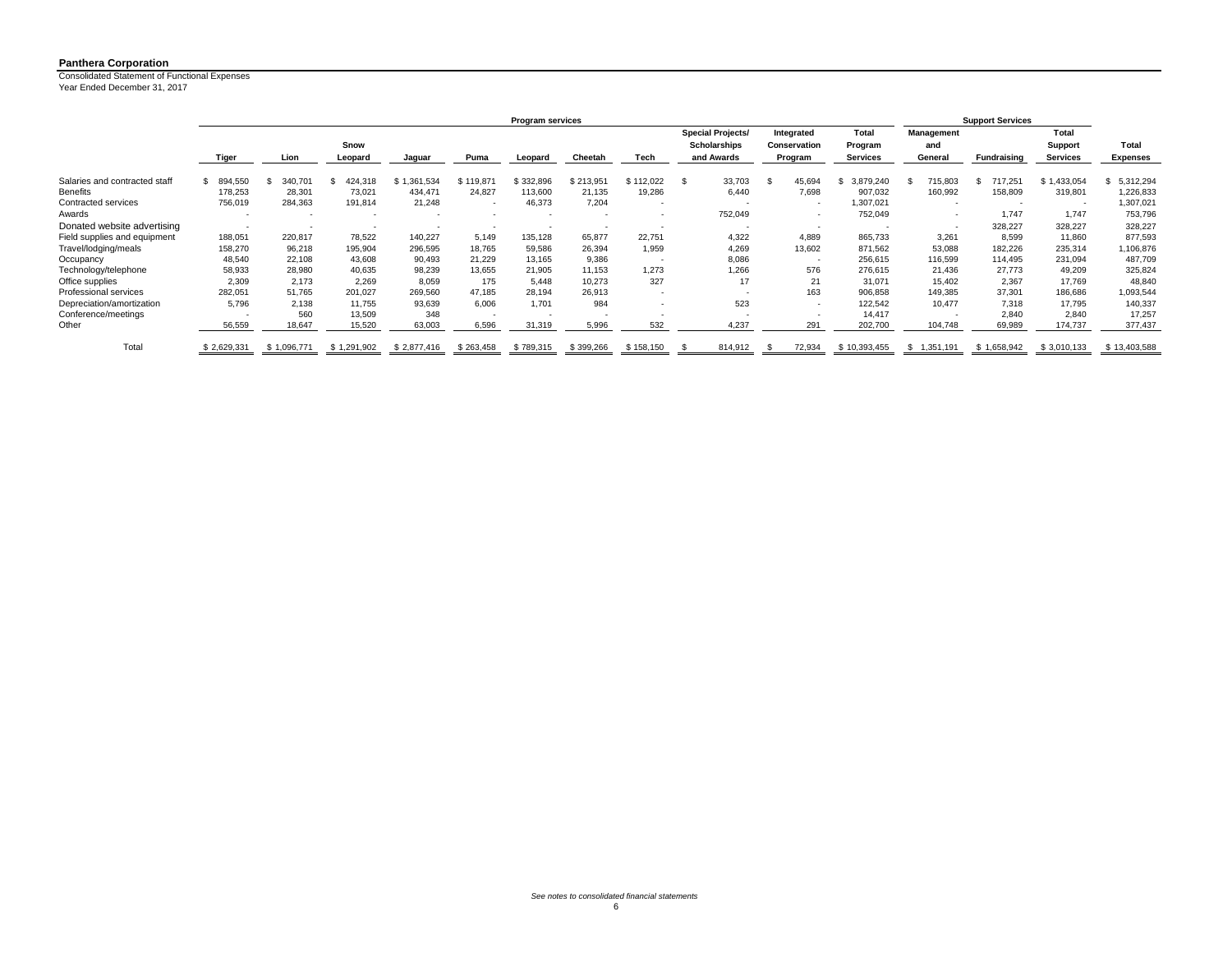Consolidated Statements of Cash Flows Years Ended December 31, 2018 and 2017

|                                                        |     | 2018          | 2017              |
|--------------------------------------------------------|-----|---------------|-------------------|
|                                                        |     |               |                   |
| <b>Cash Flows from Operating Activities</b>            |     |               |                   |
| Changes in net assets                                  | -\$ | (6,320,315)   | \$<br>(4,780,916) |
| Adjustments to reconcile changes in net assets to      |     |               |                   |
| net cash (used in) provided by operating activities    |     |               |                   |
| Effect of foreign currency translation adjustments     |     | 25,513        | (3,701)           |
| Depreciation/amortization expense                      |     | 108,524       | 140,337           |
| Amortization of discount included in long-term pledges |     | 313,503       | 379,182           |
| Change in foreign currency exchange adjustment         |     | (25, 513)     | 3,701             |
| Provision for deferred rent                            |     | 15,280        | 17,762            |
| Realized gain on sale of fixed assets                  |     |               | (3, 333)          |
| Realized gain on sale of marketable securities         |     | (200)         | (1,041)           |
| Changes in operating assets and liabilities:           |     |               |                   |
| Accounts receivable                                    |     | (17, 025)     | (71, 823)         |
| Donations and pledges receivable                       |     | (1,435,044)   | 3,478,962         |
| Other current assets                                   |     | 104,705       | (161, 569)        |
| Other long-term assets                                 |     |               | 8,122             |
| Long-term pledges receivable                           |     | 2,953,103     | 3,667,342         |
| Accounts payable and accrued expenses                  |     | (65, 410)     | 52,899            |
| Deferred revenue                                       |     | 85,703        | 621,312           |
| Total adjustments                                      |     | 2,063,139     | 8,128,152         |
| Net cash (used in) provided by operating activities    |     | (4, 257, 176) | 3,347,236         |
| <b>Cash Flows from Investing Activities</b>            |     |               |                   |
| Purchase of fixed assets                               |     | (169,063)     | (74, 342)         |
| Proceeds from sales of fixed assets                    |     |               | 8,000             |
| Proceeds from marketable securities                    |     | 200           | 30,315            |
| Purchases of marketable securities                     |     | (1,502)       |                   |
| Net cash used in investing activities                  |     | (170, 365)    | (36, 027)         |
| (Decrease) increase in cash and cash equivalents       |     | (4, 427, 541) | 3,311,209         |
| Cash and Cash Equivalents, Beginning of Year           |     | 7,054,250     | 3,743,041         |
| Cash and Cash Equivalents, End of Year                 | \$  | 2,626,709     | \$<br>7,054,250   |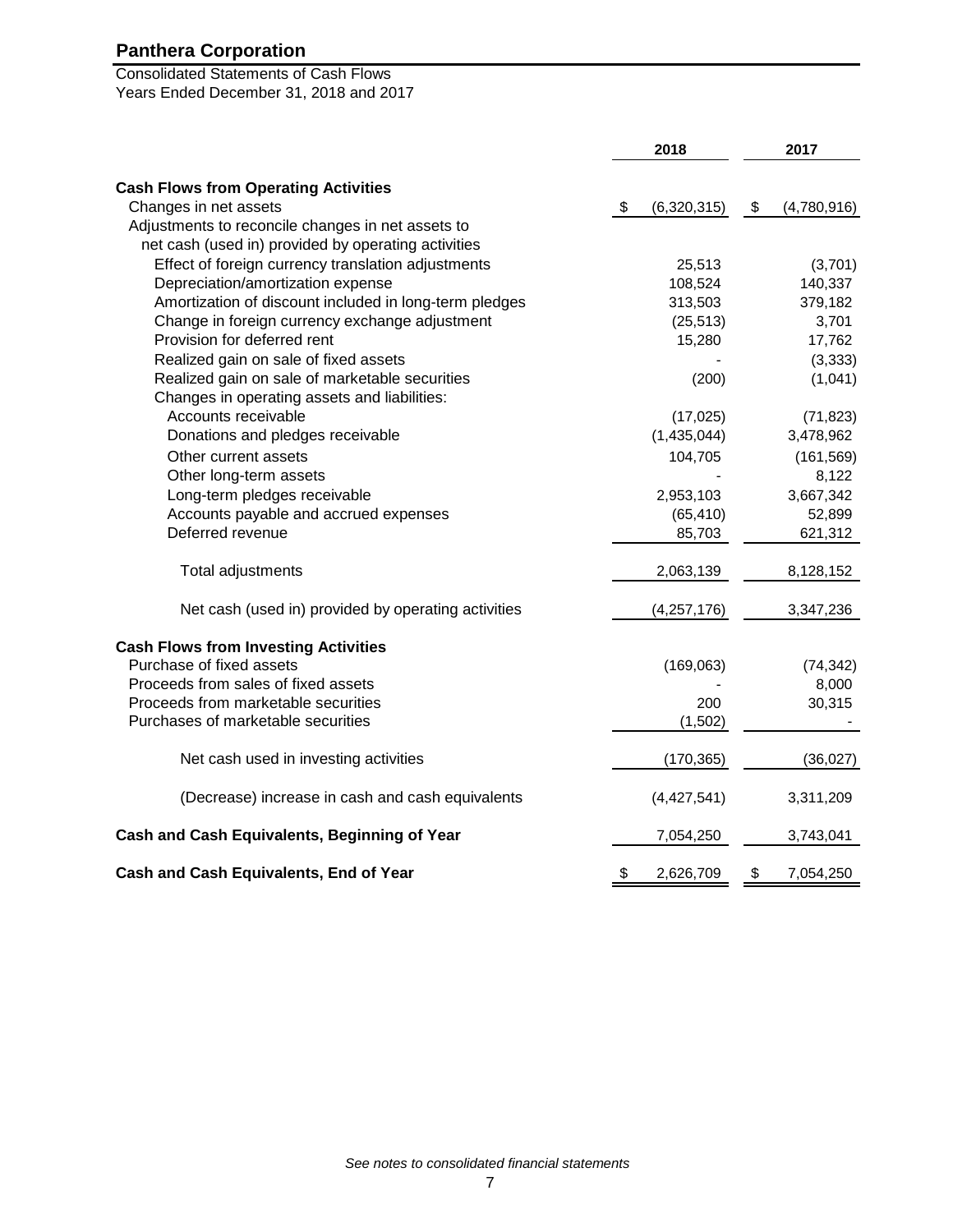Notes to Consolidated Financial Statements December 31, 2018 and 2017

#### **1. Description of Organization and Summary of Significant Accounting Policies**

#### **Organization**

Panthera Corporation is a not-for-profit wildlife conservation organization incorporated in the State of Delaware. Panthera Corporation has a controlling and economic interest in a number of foreign not-forprofit entities, together known as "Panthera." Panthera's mission is the conservation of the world's 38 wild cat species, many of which are endangered or threatened. Panthera develops, implements, and oversees wild cat conservation strategies on a global scale. Panthera's large scale initiatives with tigers, lions, snow leopards, jaguars, pumas, leopards, cheetahs and other species currently span four continents. Panthera conducts critical research, enacts effective conservation measures, works closely with the world's top cat biologists, various governments and related agencies, local and international non-governmental organizations, assists and trains felid biologists and educates the local and international populations as to felid conservation. Field work is performed in North America, South America, Africa and Asia in numerous individual countries.

A brief summary of Panthera's major programs follows:

Tiger - Panthera, through various individual programs, seeks to increase wild tiger populations by at least 50 percent across key sites over the next decade. In addition, Panthera identifies and creates safe corridors for the species to move between core populations.

Lion - Panthera combines an understanding of lion ecology in human dominated landscapes with techniques that provide local communities with the ability and incentive to avoid conflict with lions. In addition, Panthera also works to curtail widespread wire-snare poaching which is pervasive in many key lion landscapes, including Kafue NP (Zambia), Limpopo NP (Mozambique) and Niokolo-Koba NP (Senegal).

Snow Leopard - Panthera developed a state-of-the-art global range map and database of snow leopard habitats and helps delineate critical conservation units and identify prevailing threats. Using the database to target populations that require conservation, Panthera's efforts are geared towards a range-wide approach in conserving the snow leopards.

Jaguar - Panthera utilizes a range-wide approach focusing on the entire spectrum including prey, key populations, mitigating threats, education and building genetic corridors in which jaguars can move safely. Panthera works closely with ranchers to develop methods and models to demonstrate that cattle ranching and jaguar conservation can co-exist.

Puma - Panthera is working to better understand and protect pumas in: the Western US (northwest Wyoming and the San Francisco Bay Area and the region of Torres del Paine National Park in the Chilean Patagonia). Panthera's work includes studying the effects of wolf reintroduction and human hunting on puma populations, utilizing innovative camera technology to observe the secret social lives of pumas, and mitigating human-puma conflict.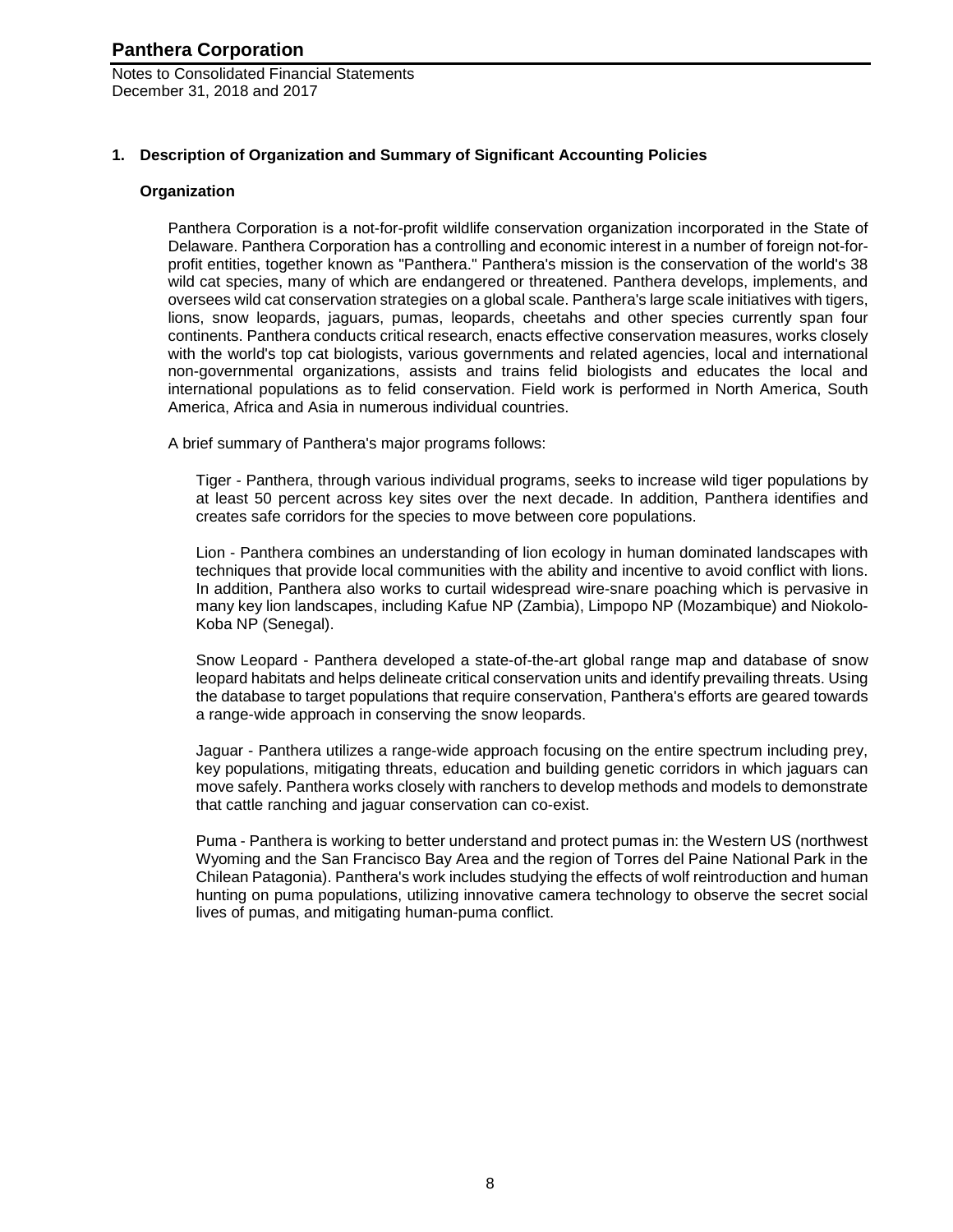Notes to Consolidated Financial Statements December 31, 2018 and 2017

> Leopard - Panthera seeks to reduce the widespread traditional use of leopard skins by the Shembe Nazareth Baptist Church in southern Africa. In addition, Panthera has established a network of surveillance sites across South Africa and neighboring countries to monitor changes in key leopard populations.

> Cheetah - Panthera aims to protect cheetahs by addressing direct threats to them, their prey base, and their habitats. To do this, Panthera gathers critical ecological data by surveying and monitoring populations and their prey, collaborating with local law enforcement officials and partners, and working with local communities to mitigate conflict and create cheetah-positive landscapes within communities. Panthera's approach to protecting cheetahs focuses on: developing a program in Zambia that can eventually be expanded across the cheetah's African range.

> Tech - Panthera's Technology Program developed devices and software supporting species programs, including camera traps and Poachercams. Panthera integrates third party private GSM (global system for mobile) wireless equipment as well as systems to monitor Poachercam deployments. Beginning in 2018, these activities are included under the Integrated Conservation Program.

> Scholarships and Awards - Panthera provides scholarships, research and project funding awards to post-graduate students in advanced degree programs, and research and conservation awards to individuals and organizations implementing conservation projects on wild cats. Panthera, in conjunction with the American Museum of Natural History, developed a global felid genetic database to understand the impact of large scale genetic issues impacting felids.

> Integrated Conservation Program - The Integrated Conservation Program (ICP) works in support of Panthera's flagship species conservation initiatives, improving communication and coordination among the organization's staff operating around the world. Currently, the ICP team is primarily focused on, (i) the development and dissemination of conservation technologies, such as wildlife camera traps, (ii) site security and related anti-poaching initiatives in Asia and Africa, and (iii) advanced geospatial analyses that serve to quantify Panthera's collective conservation impacts around the world.

#### **Summary of Significant Accounting Policies**

#### **Basis of Consolidated Financial Statement Presentation**

Panthera's consolidated financial statements have been prepared in accordance with accounting principles generally accepted in the United States of America ("U.S. GAAP"), and include the accounts of Panthera and the not-for-profit entities in which Panthera has a controlling and economic interest. These entities consist of: Fundación Panthera Colombia ("Panthera Colombia"); Panthera Wildlife Trust Ltd. ("Panthera UK"); Corporación Panthera ("Panthera Costa Rica"); Panthera Brasil ("Panthera Brazil"); Panthera Wild Cat Conservation SA ("Panthera South Africa"); Panthera Wild Cat Conservation Zambia Ltd. ("Panthera Zambia"), Conservación Panthera Mexico AC ("Panthera Mexico"), Representative Office in Tajikistan ("Panthera Tajikistan"), Panthera Foundation in Kyrgyz Republic ("Panthera Kyrgyzstan"), Panthera Belize, Association Panthera France ("Panthera France"), and Panthera Canada. All significant intercompany balances and transactions have been eliminated in consolidation.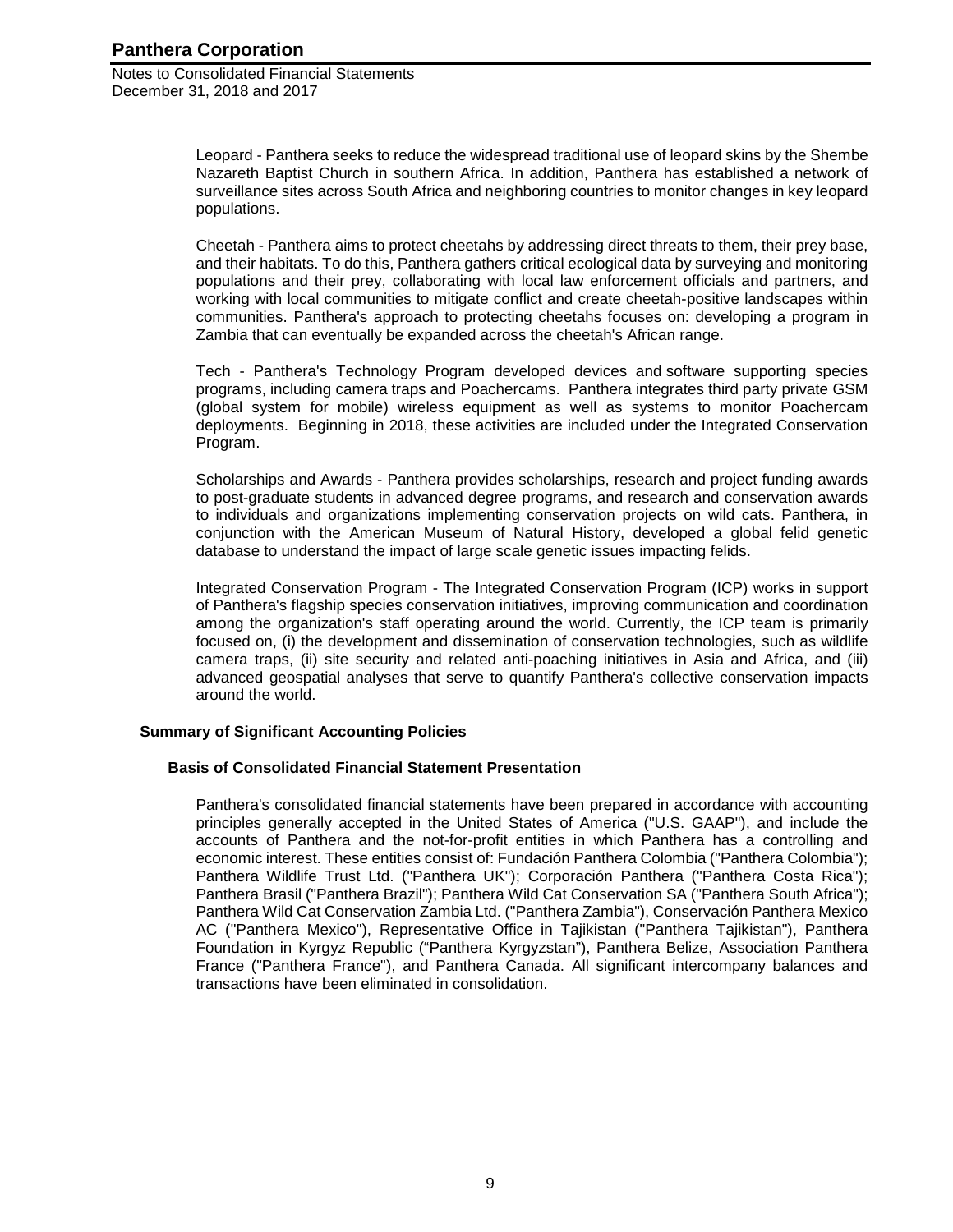Notes to Consolidated Financial Statements December 31, 2018 and 2017

#### **Estimates**

The preparation of consolidated financial statements in conformity with U.S. GAAP requires management to make estimates and assumptions that affect the reported amounts of assets and liabilities and disclosure of contingent assets and liabilities at the date of the consolidated financial statements and the reported amounts of revenue and expenses during the reporting period. Actual results could differ from those estimates.

#### **Revenue**

Panthera's primary source of financial support consists of donations from the general public.

#### **Deferred Revenue**

Primarily consists of advances received on conditional grants.

#### **Operating Indicator**

Panthera considers all operating revenue and expenses without donor restrictions to be part of its normal operations and considers net operating income as its operating indicator.

#### **Non-Operating Item**

Non-operating item includes foreign currency translation adjustments. This item is not included as part of the operating indicator and is reported separately in the consolidated statements of activities and changes in net assets.

#### **Consolidated Statements of Cash Flows**

For purposes of the consolidated statements of cash flows, Panthera considers all highly liquid debt instruments with an original maturity of three months or less, at the date of purchase, to be cash equivalents.

#### **Fair Value Measurements**

Panthera establishes a framework for measuring the fair value of financial assets and liabilities and nonfinancial assets and liabilities which are measured at fair value on a recurring (annual) basis in the form of a fair value hierarchy that prioritizes the inputs into valuation techniques used to measure fair value into three broad levels. This hierarchy gives the highest priority to unadjusted quoted prices in active markets and the lowest priority to unobservable inputs. Further, financial assets and liabilities are classified by level in their entirety based upon the lowest level of input that was significant to the fair value measurement. The three levels of the fair value hierarchy are as follows:

Level 1 - Unadjusted quoted market prices in active markets for identical assets or liabilities that are accessible at the measurement date.

Level 2 - Quoted prices in inactive markets for identical assets or liabilities, quoted prices for similar assets or liabilities in active or inactive markets, or other observable inputs either directly related to the asset or liability or derived principally from corroborated observable market data.

Level 3 - Unobservable inputs due to the fact that there is little or no market activity and/or data. This entails using assumptions in models which estimate what market participants would use in pricing the asset or liability.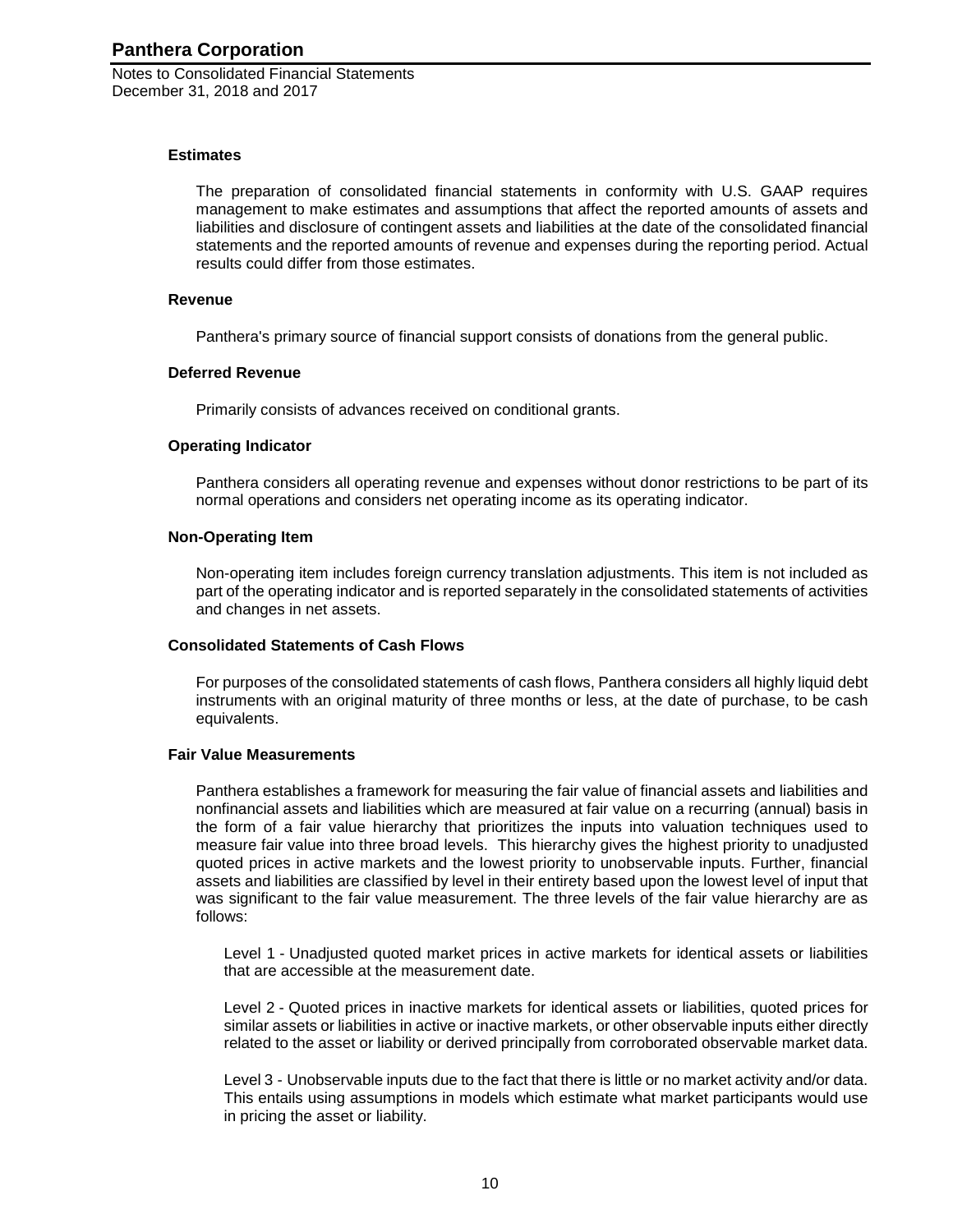Notes to Consolidated Financial Statements December 31, 2018 and 2017

#### **Marketable Securities**

Panthera's marketable securities are valued as level 1 investments and are recorded at fair value. Unrealized holding gains and losses on marketable securities are excluded from the operating indicator and are reported as a separate component of net assets without donor restrictions as nonoperating items until realized. Realized gains and losses from the sale of securities are determined on a first-in, first-out basis and recognized in operating income. A decline in the market value of any securities below cost deemed to be other than temporary results in an impairment to reduce the carrying amount to fair value and is treated as a realized loss at time of other than temporary impairment. To determine if an impairment is other than temporary, Panthera considers all available information relevant to the collectability of the security, including past events, current conditions, and reasonable and supportable forecasts when developing estimates of cash flows expected to be collected.

#### **Donor-Imposed Restrictions**

Panthera reports gifts of cash and other assets as restricted support if they are received with donor stipulations that limit the use of the donated assets. All contributions with donor restrictions are reported in the first instance as an increase in net assets with donor restrictions. When a donor restriction expires (that is, when a stipulated time restriction ends or purpose restriction is accomplished), net assets with donor restrictions are reclassified to net assets without donor restrictions and reported in the revenue section of the consolidated statements of activities and changes in net assets as net assets released from donor restrictions.

Panthera reports gifts of land, buildings, and equipment as without donor restriction support unless explicit donor stipulations specify how the donated assets must be used. Gifts of long-lived assets with explicit restrictions that specify how the assets are to be used and gifts of cash or other assets that must be used to acquire long-lived assets are reported as additions to net assets with donor restrictions. Expirations of donor restrictions are reported when the donated or acquired long-lived assets are placed in service.

#### **Unconditional Promises to Give (Donations Receivable)**

When Panthera receives unconditional promises to give that are expected to be collected by Panthera within one year, they are recorded as contributions at net realizable value. Unconditional promises to give that are expected to be collected in future years are recorded at the present value of their estimated future cash flows. The discounts on those amounts are computed using average risk-free interest rates adjusted by risk premium, if any, applicable to the year in which the promises are received. Amortization of the discounts is included in contribution revenue or as contributions with donor restrictions, as appropriate.

#### **Unconditional Promises to Give to Others**

When Panthera makes unconditional promises to give to others, a liability and expense is recorded at the time of such promise.

#### **Conditional Promises to Give by Others**

When Panthera receives conditional promises to give, they are not included as contributions by Panthera until the conditions have been substantially met.

#### **Conditional Promises to Give to Others**

When Panthera makes conditional promises to give to others, no liability or expense is recorded by Panthera until the conditions have been substantially met.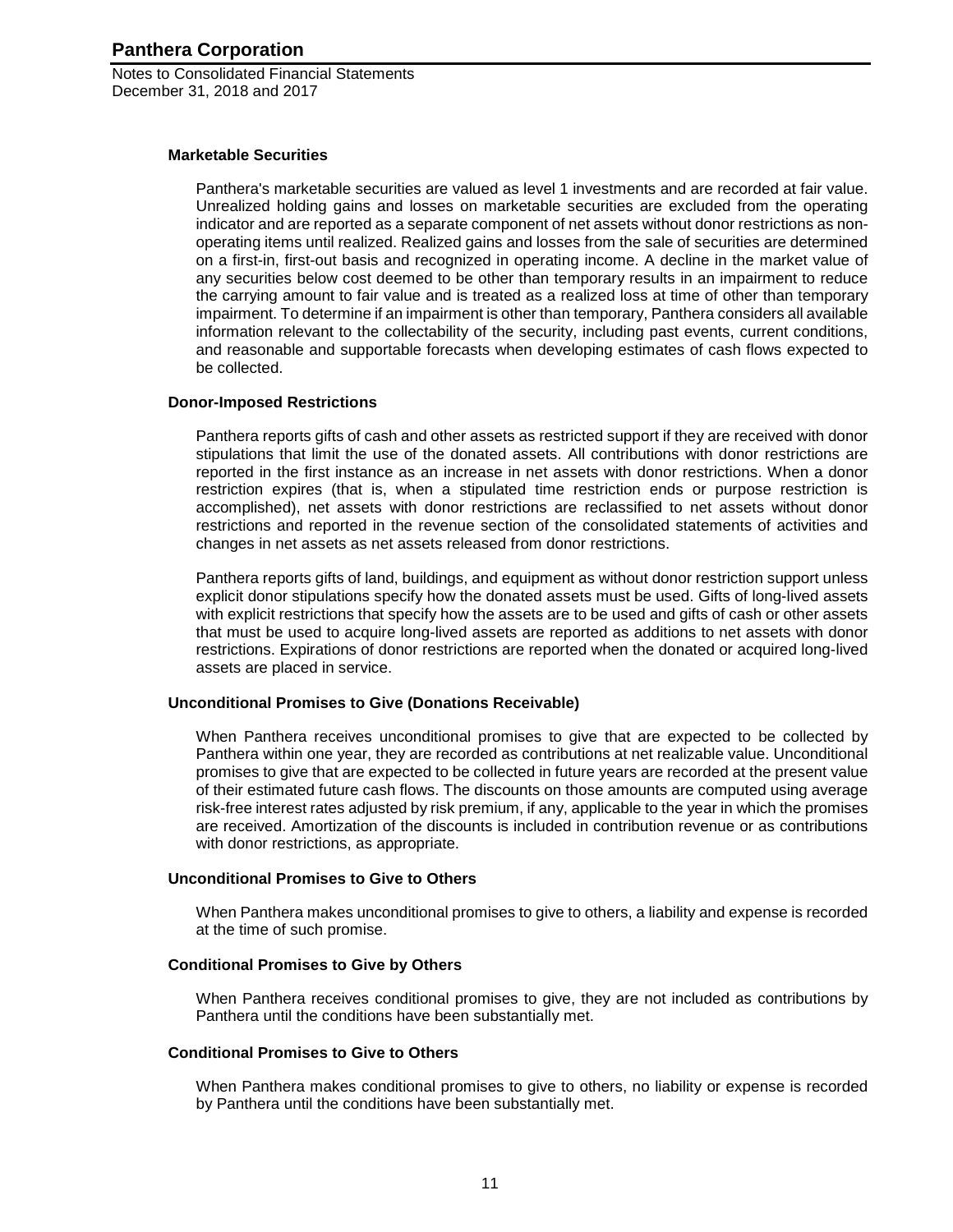#### **Allowance for Doubtful Accounts**

Periodically, the individual accounts, donations receivable and long-term pledge balances are reviewed and evaluated as to their collectability, and a provision for doubtful accounts is estimated based on the amounts Panthera expects to collect on the receivable balance. Receivables are charged against the allowance for doubtful accounts when management has determined that further collection efforts are not warranted.

#### **Inventories**

Inventories, which are not significant and consist mainly of field cameras, are included in the consolidated statements of financial position caption "other current assets," and are valued at the lower of cost or market utilizing the weighted average cost method.

#### **Fixed Assets**

Fixed assets are carried at cost or, if donated, at fair value on date of donation. Leasehold improvements, furniture and fixtures and equipment in excess of \$5,000 or lower amounts in certain foreign countries as required by regulation, that are under the direct control of Panthera are capitalized and amortized/depreciated over their estimated useful lives using the straight-line method starting the month in which they are put into service. Leasehold improvements are amortized over the lesser of the estimated useful life of the improvement or remaining life of the lease; furniture and fixtures are depreciated over five (5) years; and, equipment is depreciated over three (3) to five (5) years. Equipment purchased for use in the field by non-Panthera employees for the various programs and projects is expensed when acquired. The carrying amounts of assets and the related accumulated depreciation or amortization are removed from the accounts when such assets are disposed of and any resulting gain or loss is included in operations in the year of disposal.

#### **Impairment of Long-Lived Assets**

Panthera assesses the recoverability of its long-lived assets, such as property and equipment, whenever events or changes in circumstances indicate that the carrying value of the assets may not be recoverable. Recoverability of assets to be held and used is measured by a comparison of the carrying amount of an asset to estimated undiscounted future net cash flows expected to be generated by the asset. If the carrying amount of an asset exceeds its estimated future cash flows, an impairment charge is recognized in the amount by which the carrying amount of the asset exceeds the fair value of the asset. No such events or circumstances occurred during the years ended December 31, 2018 and 2017 and, accordingly, Panthera has not recognized any asset impairment.

#### **Vacation Liability**

Panthera's vacation policy was updated as of January 1, 2017. Unless required by state or country specific laws, unused vacation days are not carried over to the next year nor are they paid out upon departure from Panthera. The estimated vacation liability, where required by law, is accrued as earned and aggregated approximately \$27,000 and \$47,000 at December 31, 2018 and 2017, respectively, and is included in the consolidated statements of financial position caption "Accounts payable and accrued expenses."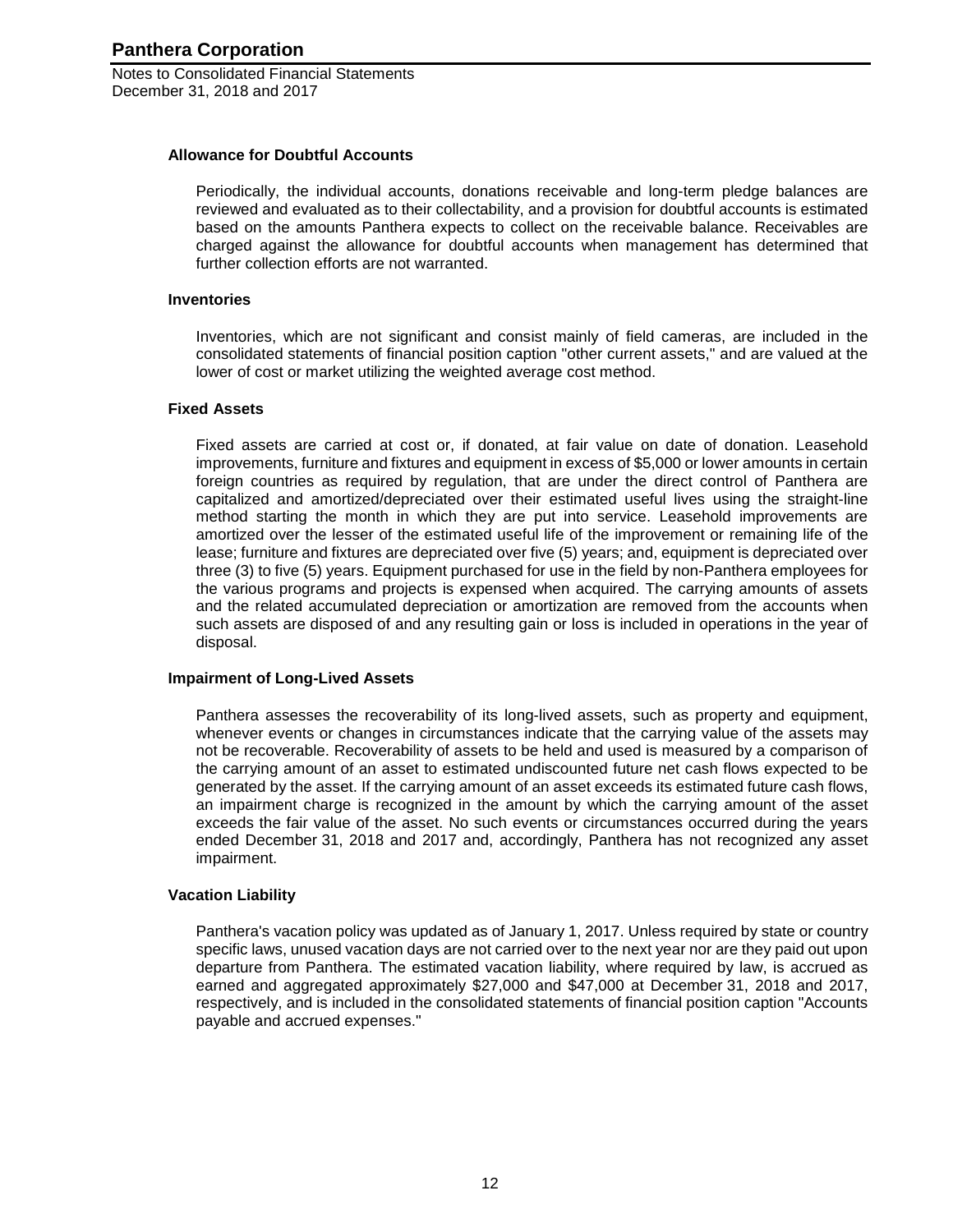#### **Income Taxes**

Panthera Corporation qualifies as a U.S. tax-exempt organization under the existing provisions of Internal Revenue Code Section 501(c)(3) and donations to Panthera Corporation are tax deductible to the donor subject to legal limitations. Panthera's foreign entities are all incorporated as not-forprofit organizations and are generally exempt from income taxes. Panthera recognizes the effect of income tax positions only when the tax positions are more likely than not of being sustained. Management is not aware of any violations of Panthera Corporation's or related entities' not-forprofit status, nor of any exposure to unrelated business income tax.

#### **In-Kind Contributions**

During the years ended December 31, 2018 and 2017, Panthera received in-kind contributions of services amounting to approximately \$80,000 and \$328,000, respectively, at fair value. In-kind contributions relate mainly to website advertising and legal services.

#### **Allocated Expenses**

Panthera's expenses have been summarized on a functional basis in accordance with U.S. GAAP. Most expenses may be identified to their related program or supporting service and are recorded accordingly. Certain other expenses, consisting mainly of occupancy, technology, professional services and depreciation and amortization, have been allocated based on estimated usage, based upon each program's direct expenses as a percentage of total program costs. Salaries and benefits expenses are allocated based upon estimated time spent by the respective individuals on each program area.

#### **Reclassifications**

Certain reclassifications were made to the 2017 consolidated statement of functional expenses to conform to the 2018 presentation. These reclassifications had no impact on the changes in net assets previously reported.

#### **Recent Accounting Pronouncements**

In 2018, Panthera adopted Financial Accounting Standards Board's Accounting Standards Update ("ASU") 2016-14, Not-for-Profit Entities (Topic 958): Presentation of Financial Statements of Not-for-Profit Entities. Panthera has applied the changes retrospectively to all periods presented. The following summarizes the applicable financial reporting items reflected in Panthera's consolidated financial statements as required by ASU 2016-14:

- The unrestricted net asset class has been renamed net assets without donor restrictions.
- The temporarily restricted net asset class has been renamed net assets with donor restrictions.
- The consolidated financial statements include a disclosure about liquidity and availability of resources (Note 4).
- The expenses are reported by both nature and function; as well as the disclosure of specific methodologies used to allocate costs among program and support functions.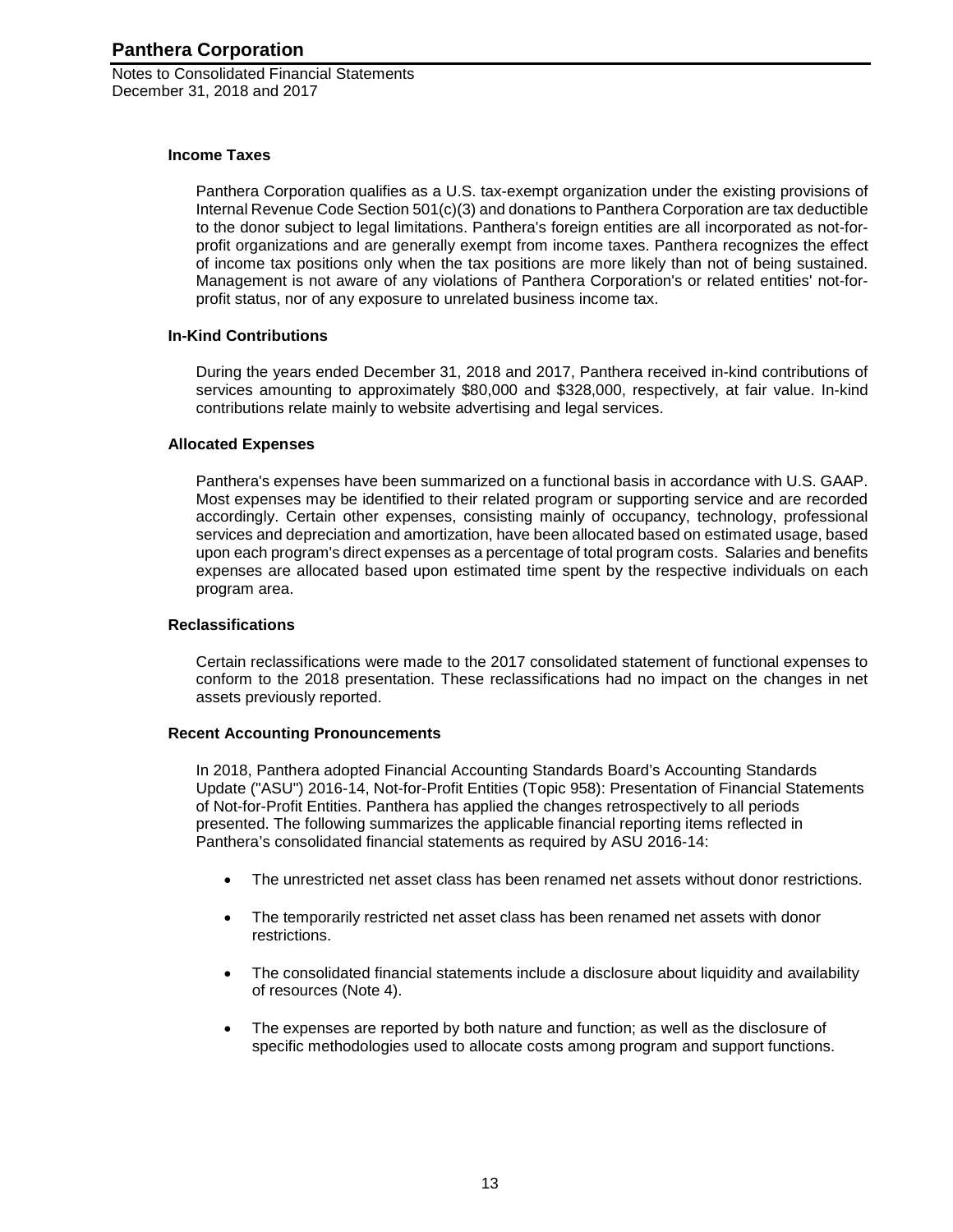> In May 2014, the FASB issued ASU 2014-09, Revenue from Contracts with Customers (Topic 606). The core principle of ASU 2014-09 requires recognition of revenue to depict the transfer of goods or services to customers at an amount that reflects the consideration for what an organization expects it will receive in association with this exchange. ASU 2014-09 is effective for Panthera for fiscal years beginning after December 15, 2018, with early adoption permitted. Management is currently evaluating the impact of ASU 2014-09 on Panthera's consolidated financial statements.

In February 2016, the FASB issued ASU 2016-02, Leases (Topic 842). The core principles of ASU 2016-02 change the way organizations will account for their leases by recognizing lease assets and lease liabilities on the statement of financial position and disclosing key information about leasing arrangements. ASU 2016-02 is effective for Panthera for fiscal years beginning after December 15, 2019, with early adoption permitted. Management is currently evaluating the impact of ASU 2016-02 on Panthera's consolidated financial statements.

In June 2018, the FASB issued ASU 2018-08, *Not-for-Profit Entities (Topic 958): Clarifying the Scope and the Accounting Guidance for Contributions Received and Contributions Made*. The new guidance is intended to clarify and improve accounting guidance for contributions received and contributions made. The amendments in this ASU should assist entities in (1) evaluating whether transactions should be accounted for as contributions (nonreciprocal transactions) or as exchange (reciprocal) transactions subject to other guidance and (2) determining whether a contribution is conditional. ASU 2018-08 is effective for Panthera for the fiscal years beginning after December 15, 2018. Management is currently evaluating the impact of ASU 2018-08 on Panthera's consolidated financial statements.

#### **2. Fair Value Measurements**

Panthera had marketable securities at December 31, 2018, whose cost approximated fair value. Panthera's accounting policy is to recognize transfers between levels of the fair value hierarchy on the date of the event or change in circumstances that caused the transfer. There were no transfers into or out of Level 1, Level 2, or Level 3 for the years ended December 31, 2018 or 2017.

### **Fair Value of Other Financial Instruments**

At December 31, 2018 and 2017, Panthera's other financial instruments consist of cash and cash equivalents, receivables, accounts payable, and other current liabilities. The carrying amounts of these financial instruments approximate fair value due to their short-term maturities.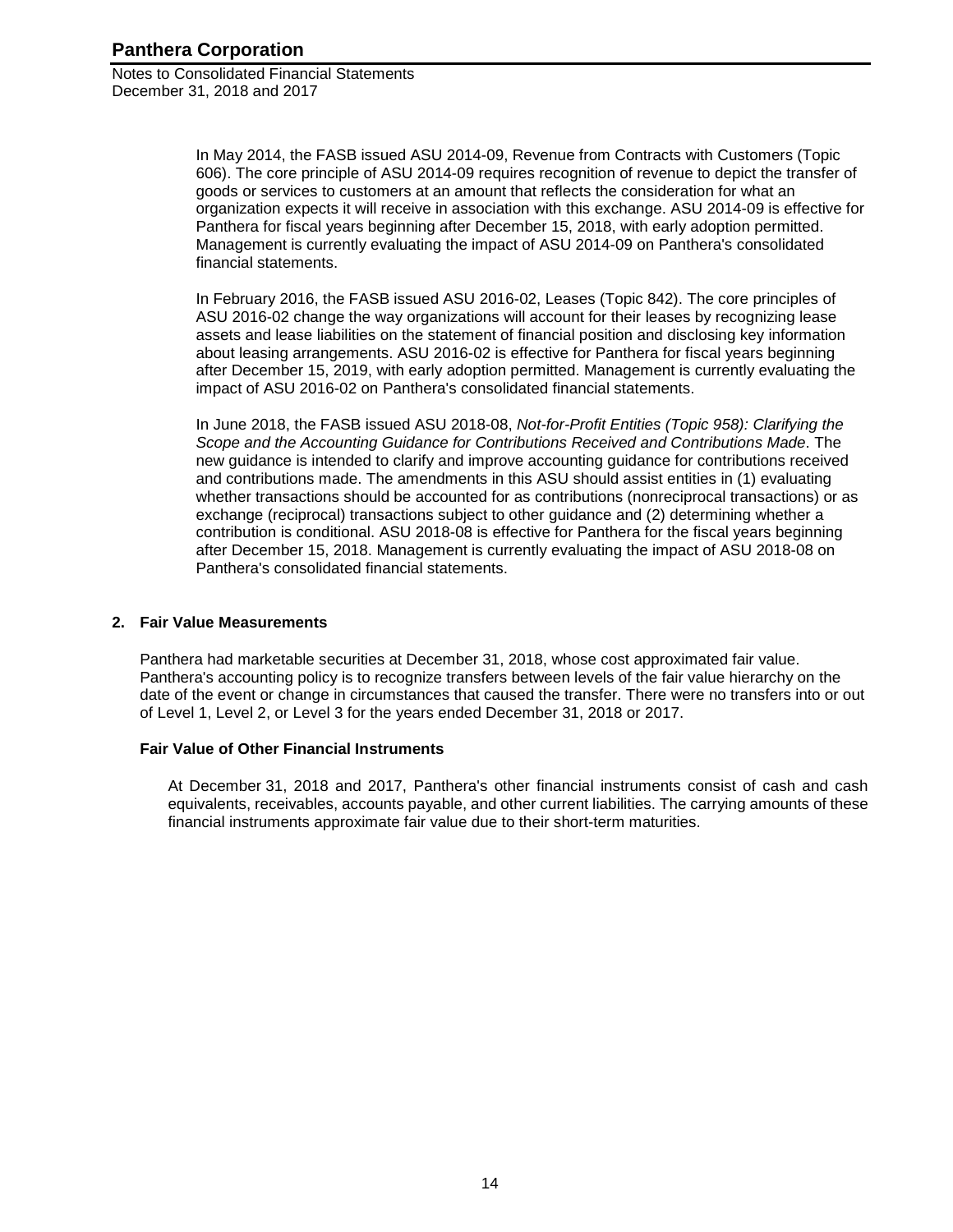Notes to Consolidated Financial Statements December 31, 2018 and 2017

### **3. Donations and Pledges Receivable**

Included in donations and pledges receivable at December 31, 2018 and 2017 are the following unconditional promises:

|                                                                                                   | 2018                                   |    | 2017                                 |
|---------------------------------------------------------------------------------------------------|----------------------------------------|----|--------------------------------------|
| Without donor restrictions<br>With donor restrictions - purpose<br>With donor restrictions - time | \$<br>190,854<br>541,362<br>15,600,000 | S  | 71,731<br>805,550<br>17,600,000      |
| Total<br>Less unamortized discount                                                                | 16,332,216<br>(633, 542)               |    | 18,477,281<br>(947, 045)             |
| Net unconditional promises                                                                        | 15,698,674                             | S  | 17,530,236                           |
| Amounts due in<br>Less than one year<br>One to five years<br>More than five years                 | \$<br>4,332,216<br>12,000,000          | \$ | 2,877,281<br>13,600,000<br>2,000,000 |
| Total                                                                                             | 16,332,216                             | \$ | 18,477,281                           |

The risk adjusted discount rate utilized for determining the amount of unamortized discount was 1.56 percent.

#### **4. Liquidity and Availability of Resources**

The following table reflects Panthera's financial assets at December 31, 2018 and 2017 reduced by net assets with donor restrictions which are not available for general expenditures within one year of the balance sheet date. Panthera defines general expenditures as expenses related to program and support services as well as fixed asset purchases.

|                                                                                                 |     | 2018                       | 2017                      |
|-------------------------------------------------------------------------------------------------|-----|----------------------------|---------------------------|
| <b>Financial assets</b><br>Less net assets with donor restrictions                              | \$. | 7.481.908<br>(3, 196, 924) | 10,052,922<br>(4,486,245) |
| Total financial assets available to meet cash needs for<br>general expenditures within one year |     | 4,284,984                  | 5,566,677                 |

Panthera has \$4,284,984 of financial assets without donor restrictions available within one year of the balance sheet date to meet cash needs for operating expenditures. As part of Panthera's liquidity management, it has a policy to structure its financial assets to be available as its general expenditures, liabilities and other obligations come due. Panthera invests cash in excess of daily requirements in shortterm investments with minimal risk, and has full access to all of these amounts immediately at any time. Panthera's financial assets without donor restrictions as of December 31, 2018 represent approximately three to four months of operating expenses.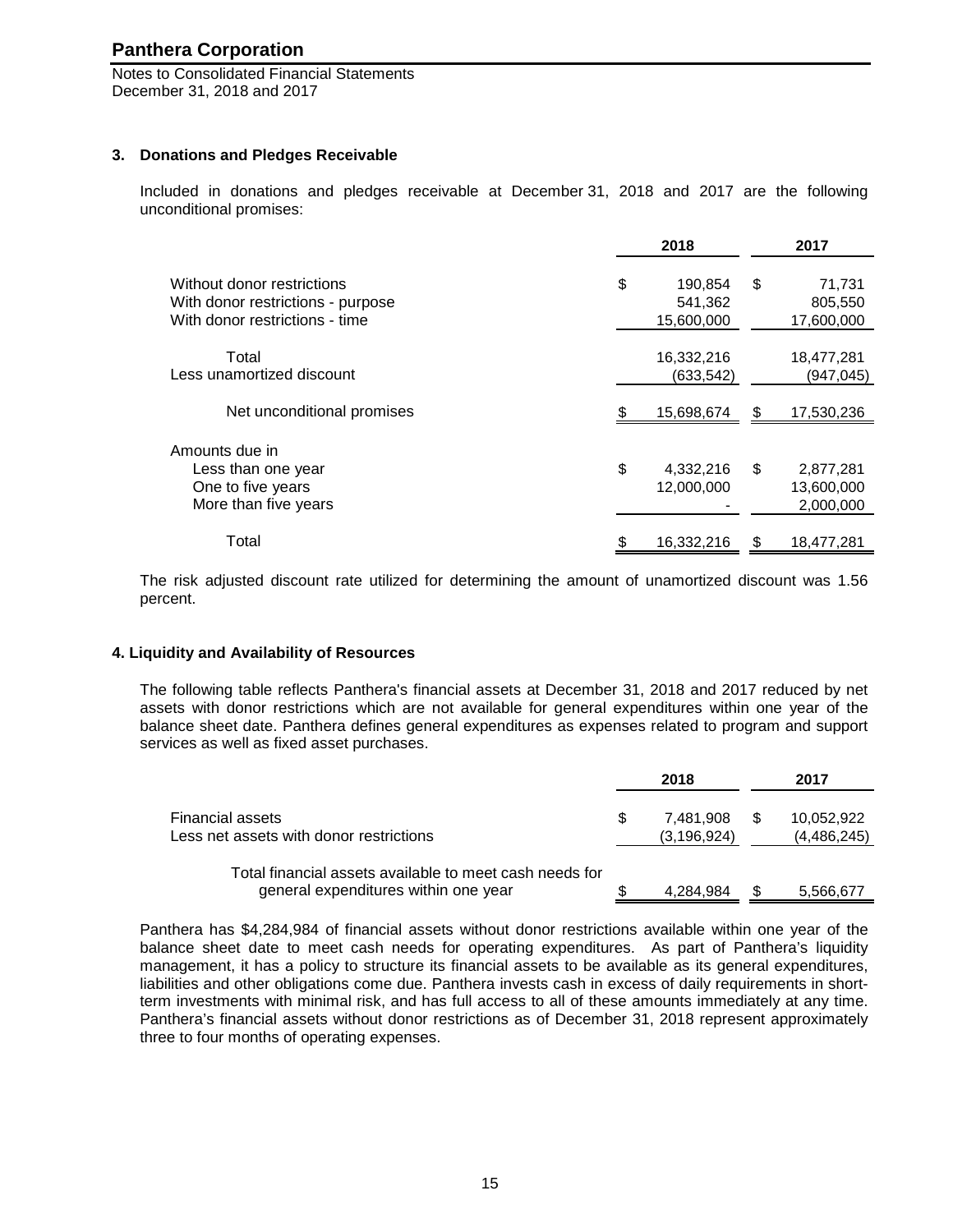Notes to Consolidated Financial Statements December 31, 2018 and 2017

### **5. Fixed Assets, Net**

Fixed assets consist of the following at December 31, 2018 and 2017:

|                                                                                                  | 2018                                                          | 2017                                                          |
|--------------------------------------------------------------------------------------------------|---------------------------------------------------------------|---------------------------------------------------------------|
| Land<br><b>Buildings</b><br>Leasehold improvements<br><b>Furniture and fixtures</b><br>Equipment | \$<br>1,267,648<br>186,011<br>1,004,828<br>257,988<br>950,326 | \$<br>1,267,648<br>186,011<br>1,004,828<br>243,862<br>792,277 |
| Total<br>Less accumulated depreciation and amortization                                          | 3,666,801<br>(1,797,086)                                      | 3,494,626<br>(1,685,450)                                      |
| Net fixed assets                                                                                 | \$<br>1,869,715                                               | \$<br>1,809,176                                               |

#### **6. Net Assets with Donor Restrictions**

Net assets with donor restrictions at December 31, 2018 and 2017 are comprised of contributions restricted by the donors for the following:

|                                          | 2018             |    | 2017       |
|------------------------------------------|------------------|----|------------|
| Future new programs                      | \$<br>586,263    | \$ | 1,886,262  |
| <b>Tiger Program</b>                     | 425,209          |    | 1,188,345  |
| Lion Program                             | 710,797          |    | 188,576    |
| Jaguar Program                           | 471,162          |    | 438,956    |
| Snow Leopard Program                     | 69,369           |    | 6,572      |
| Other programs                           | 934,124          |    | 777,534    |
| Time restriction                         | 14,965,458       |    | 19,052,955 |
| Total net assets with donor restrictions | \$<br>18,162,382 | S  | 23,539,200 |

Net assets released from donor restrictions for the years ended December 31, 2018 and 2017 were as follows:

|                      | 2018             |    | 2017       |
|----------------------|------------------|----|------------|
| Future new programs  | \$<br>1,300,000  | \$ |            |
| <b>Tiger Program</b> | 2,205,546        |    | 2,069,557  |
| Lion Program         | 583,819          |    | 562,434    |
| Jaguar Program       | 797,231          |    | 1,390,823  |
| Leopard Program      | 154,450          |    | 42,638     |
| Other programs       | 1,413,350        |    | 1,190,361  |
| Time restriction     | 4,400,000        |    | 6,000,000  |
|                      |                  |    |            |
| Total                | \$<br>10,854,396 | S  | 11,255,813 |
|                      |                  |    |            |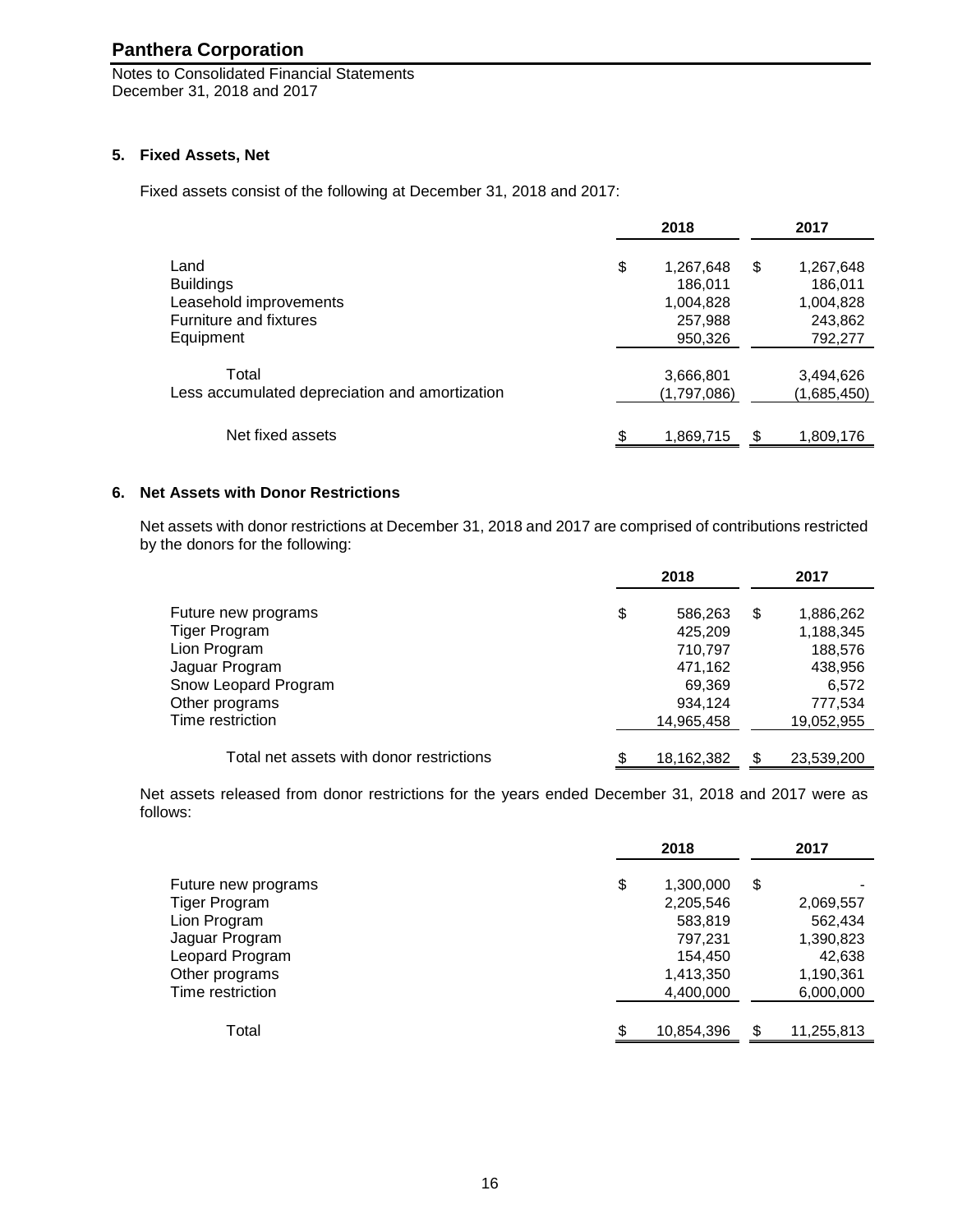### **7. Related Party Transactions**

During the years ended December 31, 2018 and 2017, 16 percent and 11 percent, respectively, of the total contributions revenue were received from members of Panthera's Board of Directors or their related associations. Donations receivable and long-term pledges from Directors or their related associations at December 31, 2018 and 2017 amounted to approximately \$15,600,000 and \$17,600,000, respectively.

### **8. Retirement Plans**

Under the Panthera Corporation 401(k) Retirement Plan (the "Plan") provisions, all employees may make elective contributions of amounts up to the federal limitations. Panthera makes employee elective contribution matching contributions to the Plan on, at a minimum, an annual plan year basis. The Plan contains "safe harbor provisions" whereby Panthera's matching employee elective contribution is 100 percent of salary deferrals up to three percent of the employee's gross pay plus 50 percent of salary deferrals in excess of three percent but none for salary deferrals in excess of five percent of compensation. Panthera's matching employee elective contributions vest immediately.

Panthera is the sponsor of a nonqualified deferred compensation plan ("457(f)") and a related salary reduction contributions plan ("457(b)" and together, the "457 Plans"). Under the 457 Plans, Panthera is required to only fund the nonqualified 457(f) deferred compensation plan annually, based on a specified funding schedule. The funding of the 457(b) salary reduction contributions plan is solely the responsibility of the participant. Pension expense under the 457(f) plan for the years ended December 31, 2018 and 2017 aggregated approximately \$5,000 and \$20,000, respectively. At December 31, 2017, Panthera's future contingent obligation under the 457(f) plan approximated \$5,000 through 2018. The 457(f) plan was terminated effective January 28, 2019.

During the year ended December 31, 2015, Panthera UK instituted a defined contribution plan. During the years ended December 31, 2018 and 2017, the employer contributions aggregate 4 percent of gross pretax salaries.

Total pension expense under all retirement plans for the years ended December 31, 2018 and 2017 aggregated approximately \$143,000 and \$135,000, respectively.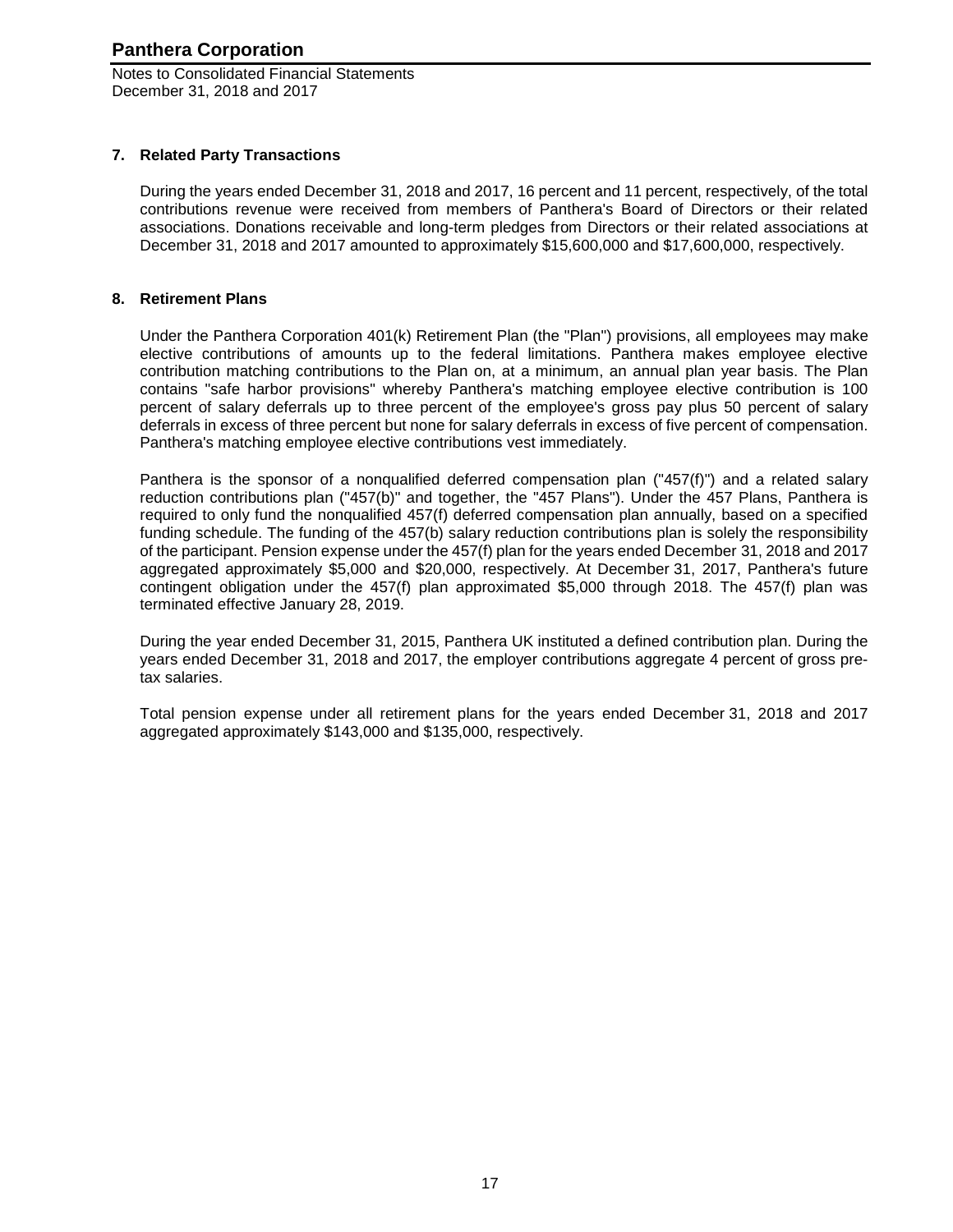#### **9. Commitments and Contingencies**

#### **Office Leases**

Panthera entered into a non-cancelable operating lease for New York office space, effective February 1, 2015, that expires on January 31, 2025. In addition, Panthera entered into a non-cancelable lease for office space in London, effective January 23, 2014 for a term of three (3) years that expired in 2017 and was not renewed, two non-cancelable renewable leases for office space in Colombia for a term of one (1) year and a non-cancelable renewable lease for office space in Costa Rica for three (3) years on November 1, 2018.

At December 31, 2018, minimum future lease payments under these leases consist of the following:

| 2019       | \$<br>342,000   |
|------------|-----------------|
| 2020       | 342,000         |
| 2021       | 341,000         |
| 2022       | 337,000         |
| 2023       | 337,000         |
| Thereafter | 365,000         |
|            |                 |
| Total      | \$<br>2,064,000 |

Rent expense, including month-to-month cancelable leases, real estate taxes and other specified operating expenses required by lease provisions, for the years ended December 31, 2018 and 2017 aggregated approximately \$387,000 and \$418,000, respectively.

#### **Letter of Credit**

In conjunction with an office lease, Panthera obtained a \$213,350 irrevocable renewable standby letter of credit from a bank for the benefit of the landlord. The letter of credit, which was renewed for a period of one year on October 31, 2018, is collateralized by Panthera's deposit accounts with the bank.

#### **Conditional Promises to Give to Panthera**

At December 31, 2018, conditional pledges aggregated \$288,592 for tiger, leopard and snow leopard programs and will be due and payable as follows:

| Less than one year<br>One to five years | 288,592<br>132.904 |
|-----------------------------------------|--------------------|
| Total                                   | 421.496            |

At December 31, 2017, conditional pledges aggregated \$1,588,862 for tiger, leopard and snow leopard programs and will be due and payable as follows:

| Less than one year<br>One to five years | 1,488,862<br>100,000 |
|-----------------------------------------|----------------------|
| Total                                   | 1,588,862            |

Each annual payment from the donors is conditional upon, among other things, the donor's approval of the annual goals and priorities and submission of milestone reports by Panthera.